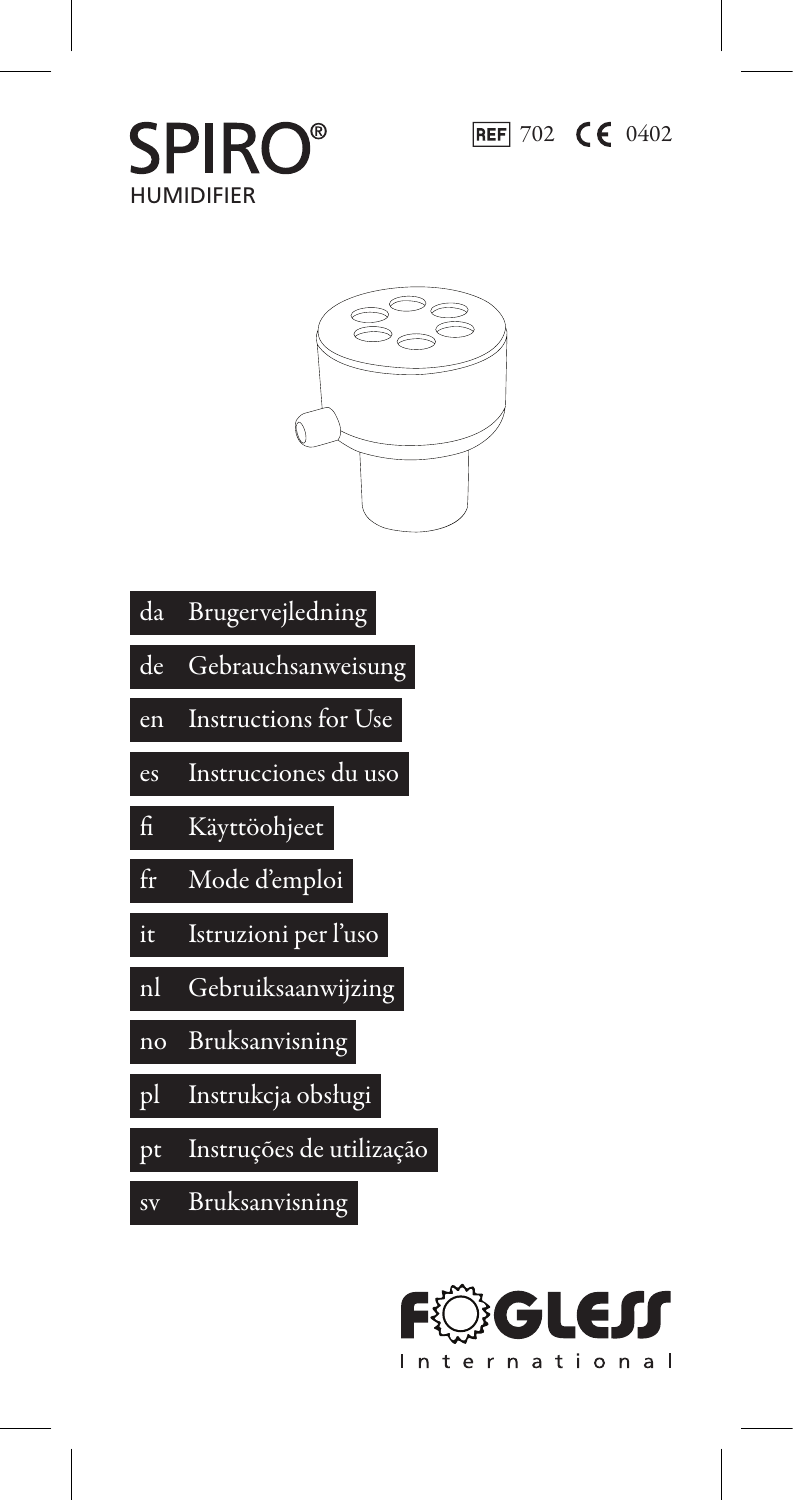





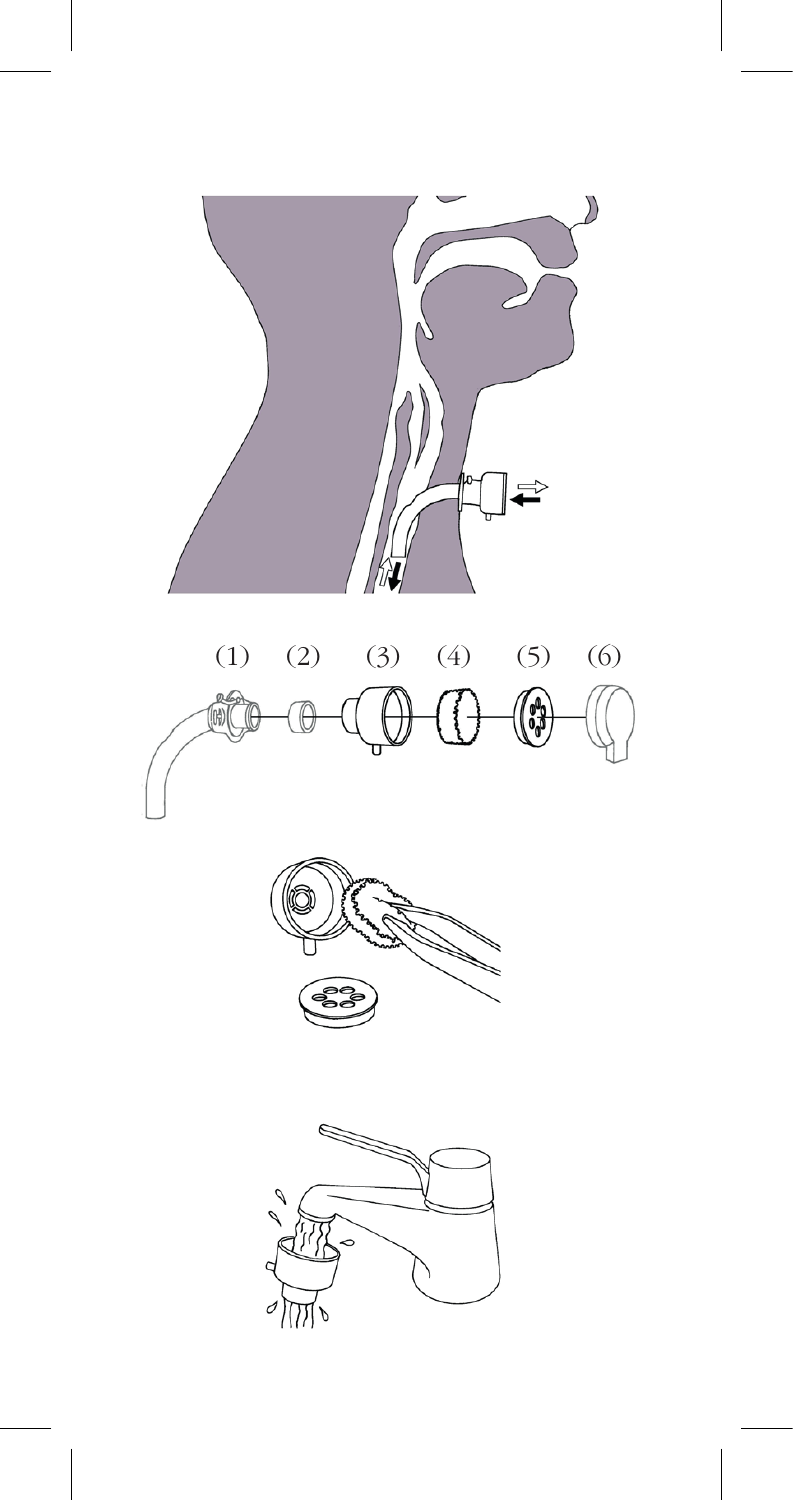# Symbol Glossary

| Symbol      | Title                           | Description                                                                                                                                             |
|-------------|---------------------------------|---------------------------------------------------------------------------------------------------------------------------------------------------------|
|             | Caution!                        | Indicates the need for the user<br>to consult the Instructions for<br>Use for important cautionary<br>information, such as warnings<br>and precautions. |
|             | Consult instructions<br>for use | Indicates the need for the user<br>to consult the Instructions<br>for Use.                                                                              |
|             | Manufacturer                    | Indicates the medical device<br>manufacturer.                                                                                                           |
| <b>REF</b>  | Catalogue number                | Indicates the manufacturer's<br>catalogue number so that<br>the medical device can be<br>identified.                                                    |
|             | Use-by date                     | Indicates the date after which<br>the medical device is not to<br>be used.                                                                              |
| <b>LOT</b>  | Barch code                      | Indicates the manufacturer's<br>batch code so the batch or lot<br>can be identified                                                                     |
| NON<br>TERI | Non-sterile                     | Indicates a medical device that<br>has not been subjected to a<br>sterilization process.                                                                |
| ۸IJ         | Keep away from<br>sunlight      | Indicates a medical device that<br>needs protection from light<br>sources.                                                                              |
|             | Keep dry                        | Indicates a medical device that<br>needs to be protected from<br>moisture.                                                                              |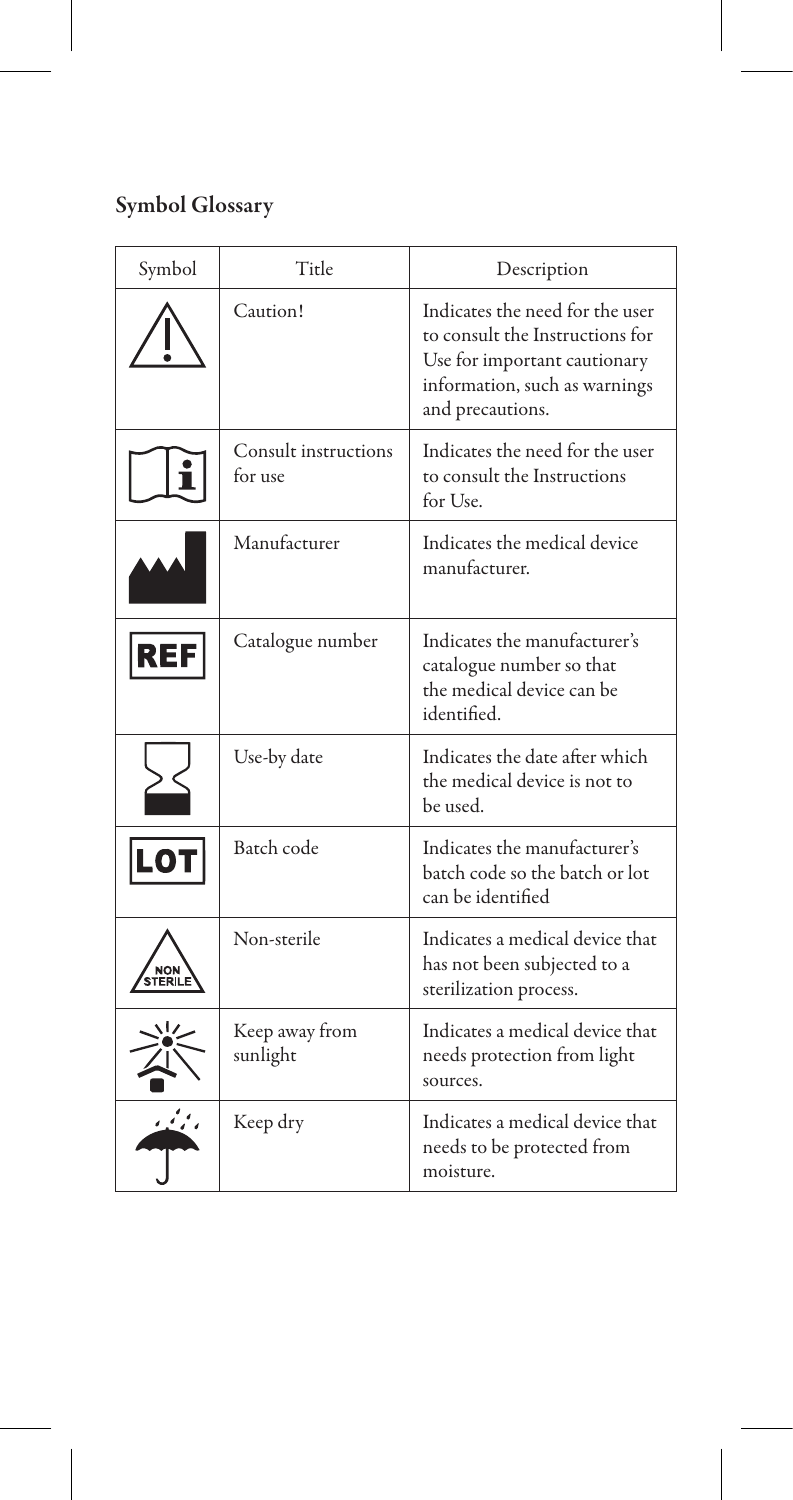| Symbol  | Title                               | Description                                                                                                                                                                                          |
|---------|-------------------------------------|------------------------------------------------------------------------------------------------------------------------------------------------------------------------------------------------------|
|         | Do not use if<br>package is damaged | Indicates a medical device<br>that should not be used if the<br>package has been damaged<br>or opened.                                                                                               |
|         | Do not re-use                       | Indicates a medical device<br>that is intended for one use.<br>(Article 740 only)                                                                                                                    |
|         | Quantity                            | Indicates the total number of<br>devices in the package.                                                                                                                                             |
| QTY.    | Quantity                            | Indicates the total number of<br>devices in the package.                                                                                                                                             |
| Rx Only | Prescription only<br>(USA)          | Indicates that the product is<br>a medical device as defined in<br>21 CFR 820.3(1) and Federal<br>Law (USA) restricts this device<br>to sale by or on the order of a<br>physician (21 CFR 801.109)   |
| CE      | CE mark                             | Indicates the manufacturer<br>declaration that the product<br>complies with the essential<br>requirements of the relevant<br>European health, safety and<br>environmental protection<br>legislation. |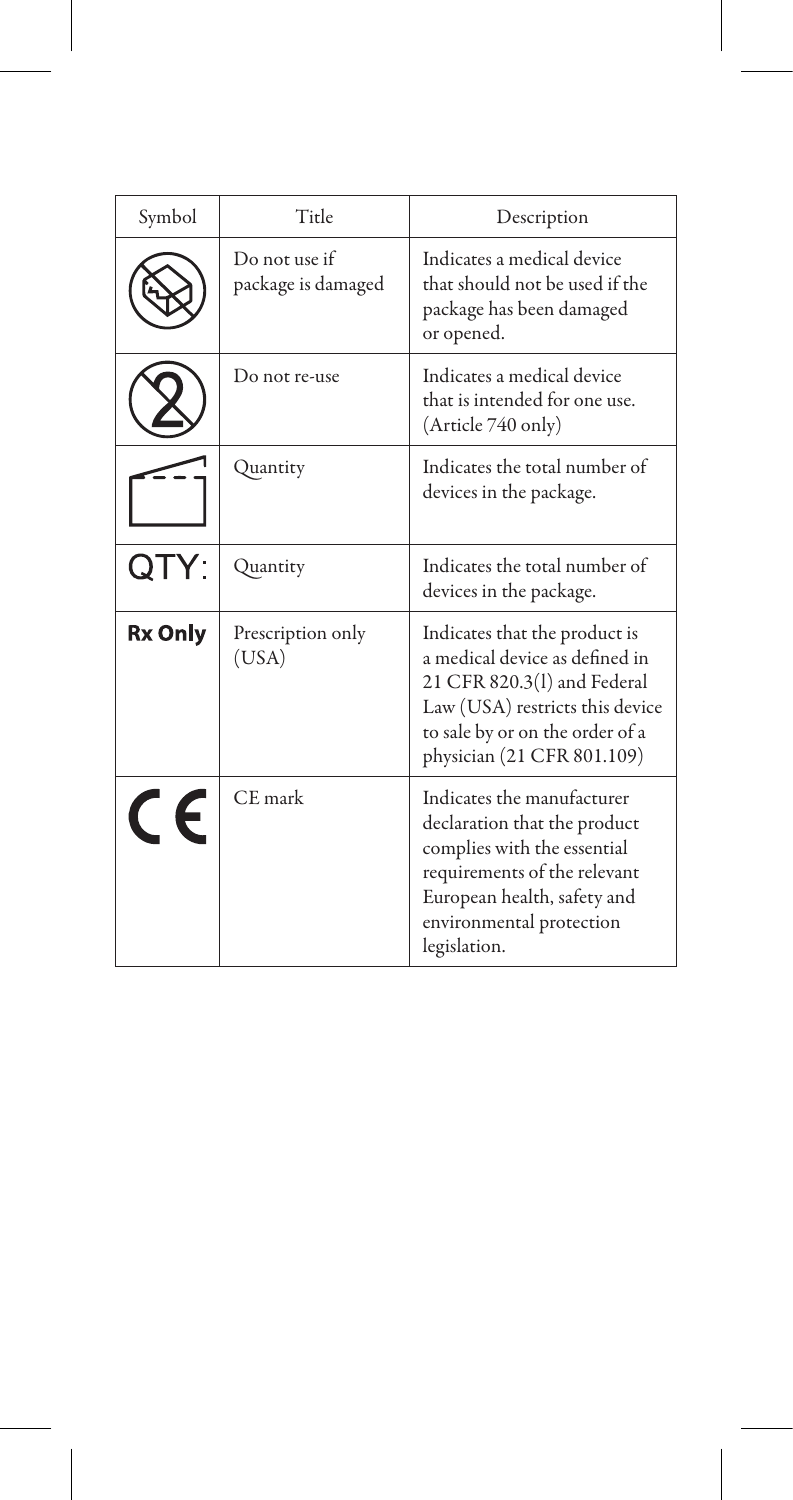## Contents

|             | da Brugervejledning      | 2              |
|-------------|--------------------------|----------------|
|             | de Gebrauchsanweisung    | $\overline{4}$ |
| en          | Instructions for Use     | 6              |
| es          | Instrucciones du uso     | 8              |
| fi          | Käyttöohjeet             | 10             |
| $f_{\rm r}$ | Mode d'emploi            | 12             |
| it          | Istruzioni per l'uso     | 14             |
| nl          | Gebruiksaanwijzing       | 16             |
| no          | Bruksanvisning           | 18             |
| pl          | Instrukcja obsługi       | 20             |
| pt          | Instruções de utilização | 22             |
| sv          | Bruksanvisning           | 24             |

© 2019 Fogless International AB, All rights reserved. Not to be reproduced unless in full.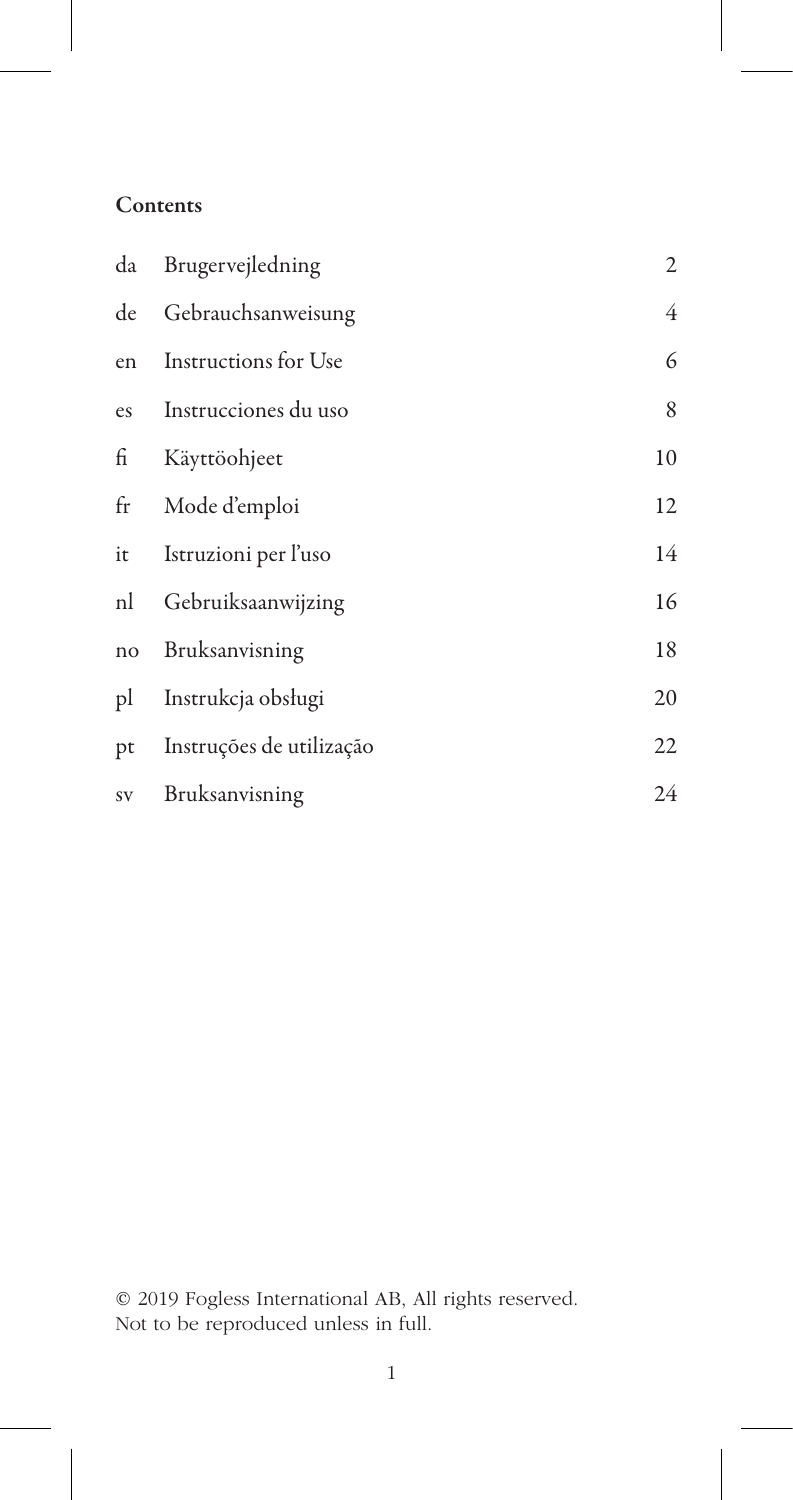#### da Brugervejledning

SPIRO FUGTER REF 702 Kun en-patients brug

FUGTEREN har et udskifteligt filter og bliver benyttet på en trakealkanyle for at udnytte den varme og fugtighed, som bliver udåndet fra patienten. Den bør udskiftes med en ny fugter efter 29 dages brug, eller oftere hvis nødvendigt.

# VIGTIGT: FUGTEREN MÅ ALDRIG BENYTTES UDEN ET FILTER.

DAGLIGE RUTINER: Check fugterens funktion hver dag og inspicer for skader. Udskift fugteren med en ny, i tilfælde af skader eller hvis den ikke fungerer optimalt.

RENGØR FILTERHOLDEREN (3) dagligt. Brug fingrene eller PLASTIK PINCET (varenummer 705 sælges separat). Brug ikke skarpe genstande. Ventilholderen og LÅGET (5) skal lufttørre efter vask med lunken vand og en mild parfumefri sæbeopløsning. Andre vaske- og opløsningsmidler må ikke benyttes. Undersøg altid funktionaliteten igen efter rengøring og sikr at luftvejene er frie. Filteret skal smides ud, må ikke vaskes og genbruges!

UDSKIFT FILTERET (4) (varenummer 740, sælges separat) som anbefalet, mindst to gange i døgnet. Det er muligt at udskiftning er nødvendigt oftere, måske flere gange i timen, hvis der forekommer opbygning af slim eller snavs. Sikr at filteret sidder ordentligt på plads i bunden af filterholderen, tilpasset hele vejen rundt, og at luften der føres gennem filteret ikke møder modstand af enten slim eller andre substanser.

Et VARMESKJOLD/BRUSEHÆTTE (6) (varenummer 703, sælges separat) bør benyttes som anbefalet med inhalationsåbningen vendt nedad.

En ADAPTOR (2) (varenummer 707/708, sælges separat) er kun nødvendig, når der skal være en forbindelse til en kanyle (1) uden en ISO 15 connector (konisk).

SUPPLERENDE ILT kan tilsættes via Ø5.5 mm studs på ventil kammeret.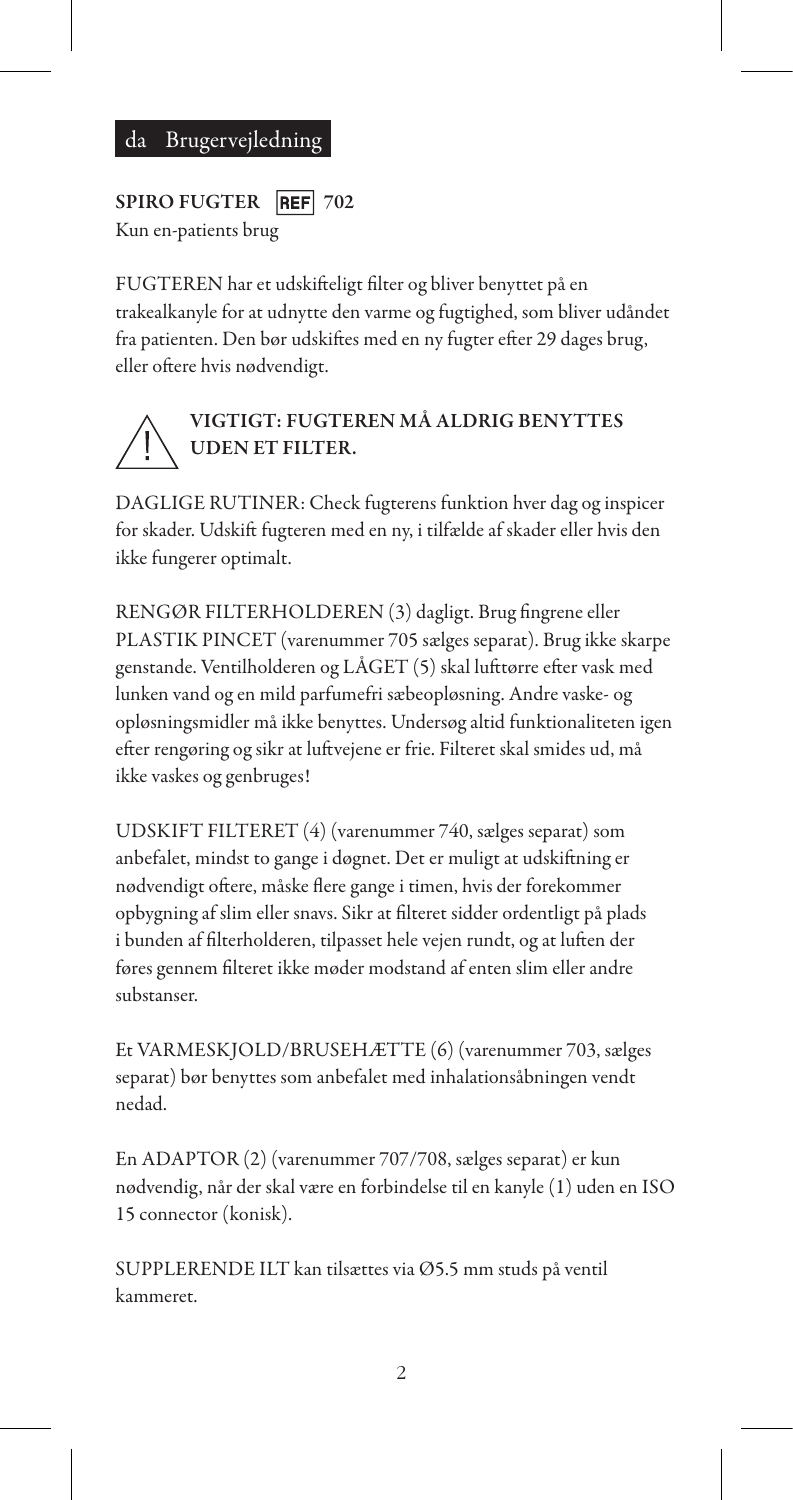RESISTENS IMOD FLOW for SPIRO Fugter er < 0,8 cm H<sub>2</sub>O\*, og med varmeskjold/brusehætte monteret < 1,2 cm H<sub>2</sub>O\*.

Fugteren skal fjernes ved medicininhalation.

Alle produkter bør opbevares i et mørkt og tørt miljø og ved normal rumtemperatur.

OPBEVARINGSPERIODE for SPIRO-PRODUKTER: se venligst årstal og måned ved "TIMEGLASSYMBOLET" på vareetiketten. Produkterne skal bortskaffes i overensstemmelse med gældende nationale bestemmelser.

KONTAKT ALTID DIN LÆGE, LEVERANDØR ELLER PRODUCENT HVIS DU HAR SPØRGSMÅL.

\* ved 30 liter pr. minut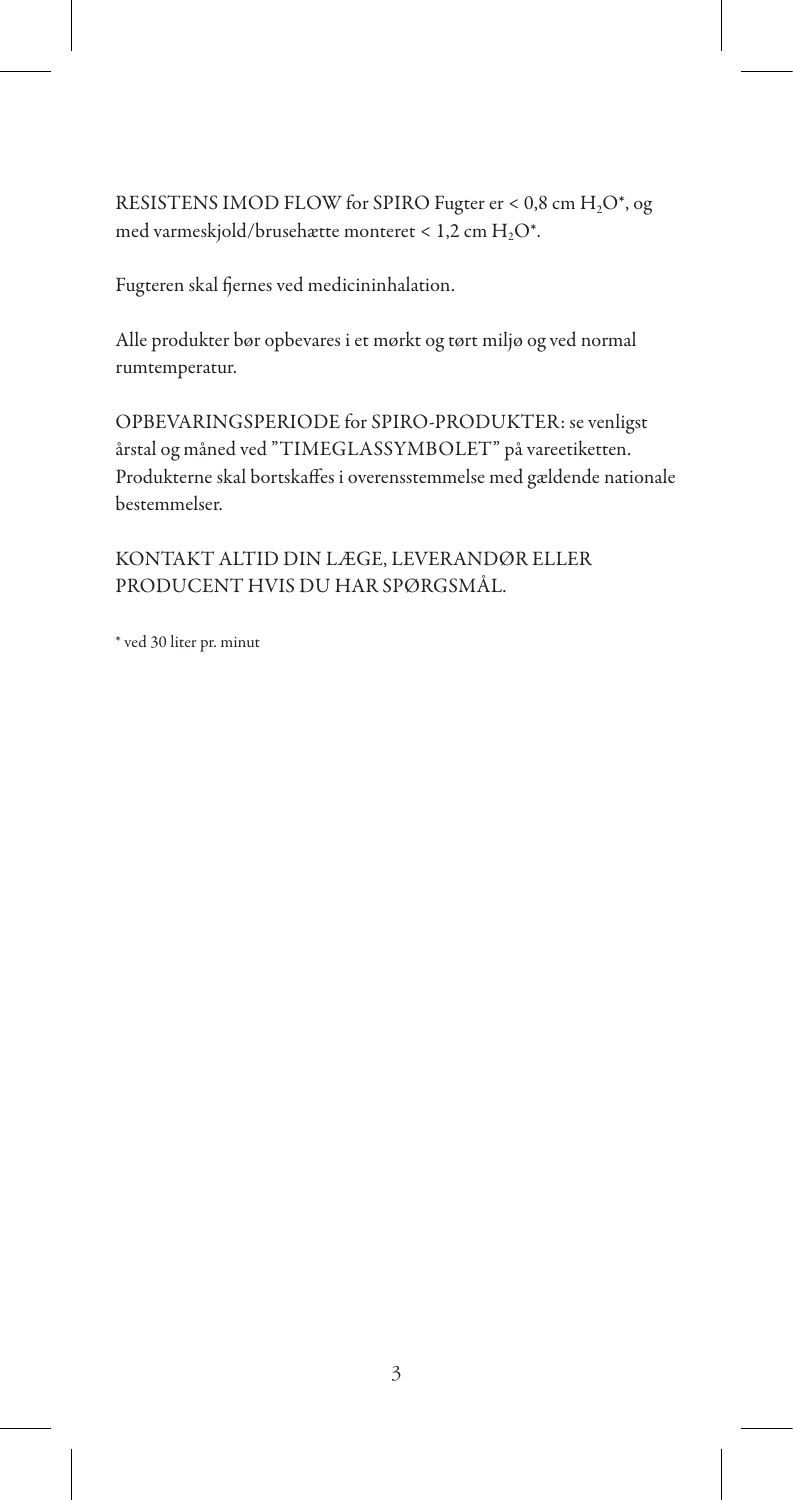#### de Gebrauchsanweisung

#### SPIRO LUFTBEFEUCHTER REF 702

Zum Gebrauch bei einem Patienten bestimmt

Der SPIRO Luftbefeuchter hat einen austauschbaren Filter und wird für die Tracheostomiekanüle benutzt, um den Vorteil von Wärme und Feuchtigkeit beim Ausatmen zu nutzen. Der SPIRO Luftbefeuchter sollte spätestens nach 29 Tagen Benutzung gegen ein neues ausgewechselt werden, bei Bedarf auch öfters.

### Bitte beachten!! SPIRO Luftbefeuchter dürfen nie ohne Filter (Art.-Nr. 740) benutzt werden.

Tägliche Kontrolle der Funktion ist wichtig. Bei eventuellen Schäden oder Funktionsstörungen, sofort den SPIRO Luftbefeuchter gegen ein neues auswechseln.

Tägliche Reinigung des Filtergehäuses (3). Benutzen Sie zum Filterwechsel keine scharfen Werkzeuge, sondern nur die Plastikpinzette (Art.-Nr. 705, separates Zubehör) oder Ihre Finger. Der Ventilkörper mit Deckel (5) wird nach dem Waschen mit lauwarmen Wasser und einem milden Reinigungsmittel ohne Duftstoffe an der Luft getrocknet. Andere Reinigungsmittel oder Lösungsmittel dürfen nicht verwendet werden. Machen Sie immer nach der Reinigung eine neue Funktionskontrolle und achten Sie darauf, dass die Luftpassage frei ist. Filter nicht waschen und dann wiederverwenden!

Ersetzen Sie den Filter (4) – (Art.-Nr. 740, separates Zubehör) mindestens zweimal pro Tag. Bei Bedarf kann es auch häufiger, sogar mehrmals pro Stunde gewechselt werden, wenn sich Schleim aufgebaut hat. Bitte stellen Sie sicher, dass der Filter gleichmäßig am Boden des Filtergehäuses platziert ist und das der Luftstrom durch den Filter nicht von Schleim und anderen Substanzen begrenzt wird.

Luftvorwärmer/Duschschutz (6) - (Art.-Nr. 703, separates Zubehör) sollte man bei Bedarf nutzen und dabei die Einatmungsöffnung nach unten richten.

Ein Adapter (2) – (Art.-Nr. 707, 708, separates Zubehör) ist nur für den Anschluss an einer Kanüle (1) ohne einen ISO-15-Konnektor erforderlich.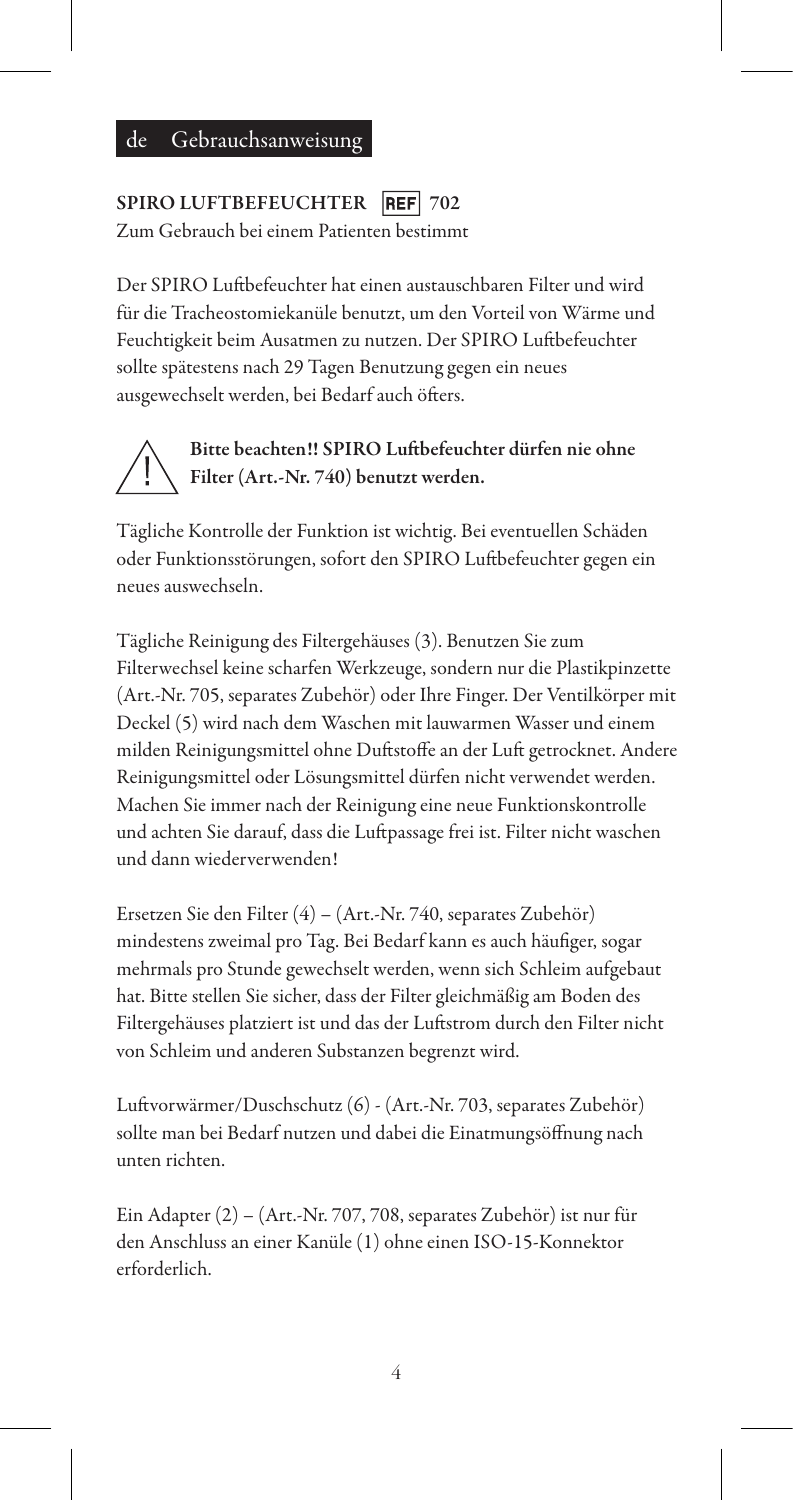Zusätzlicher Sauerstoffanschluss über den Nippel (Ø 5,5 mm) am Ventilgehäuse ist möglich.

Der Strömungswiderstand für SPIRO Luftbefeuchter beträgt < 0.8 cm H<sub>2</sub>O\* und bei Anwendung von Hitze- und Duschschutz < 1.2 cm H<sub>2</sub>O\*.

Entfernen Sie den SPIRO Luftbefeuchter vor der Inhalation von Medizin.

Alle Produkte müssen lichtgeschützt und trocken bei normaler, angemessener Raumtemperatur gelagert werden.

Lagerungszeit für SPIRO Produkte: Beachten Sie bitte das Verfalldatum auf der Verpackung. Die Produkte werden gemäß den geltenden nationalen Vorschriften entsorgt.

Bei Problemen oder Fragen wenden Sie sich immer an Ihren Arzt, Lieferanten oder Hersteller.

\* bei 30 Liter pro Minute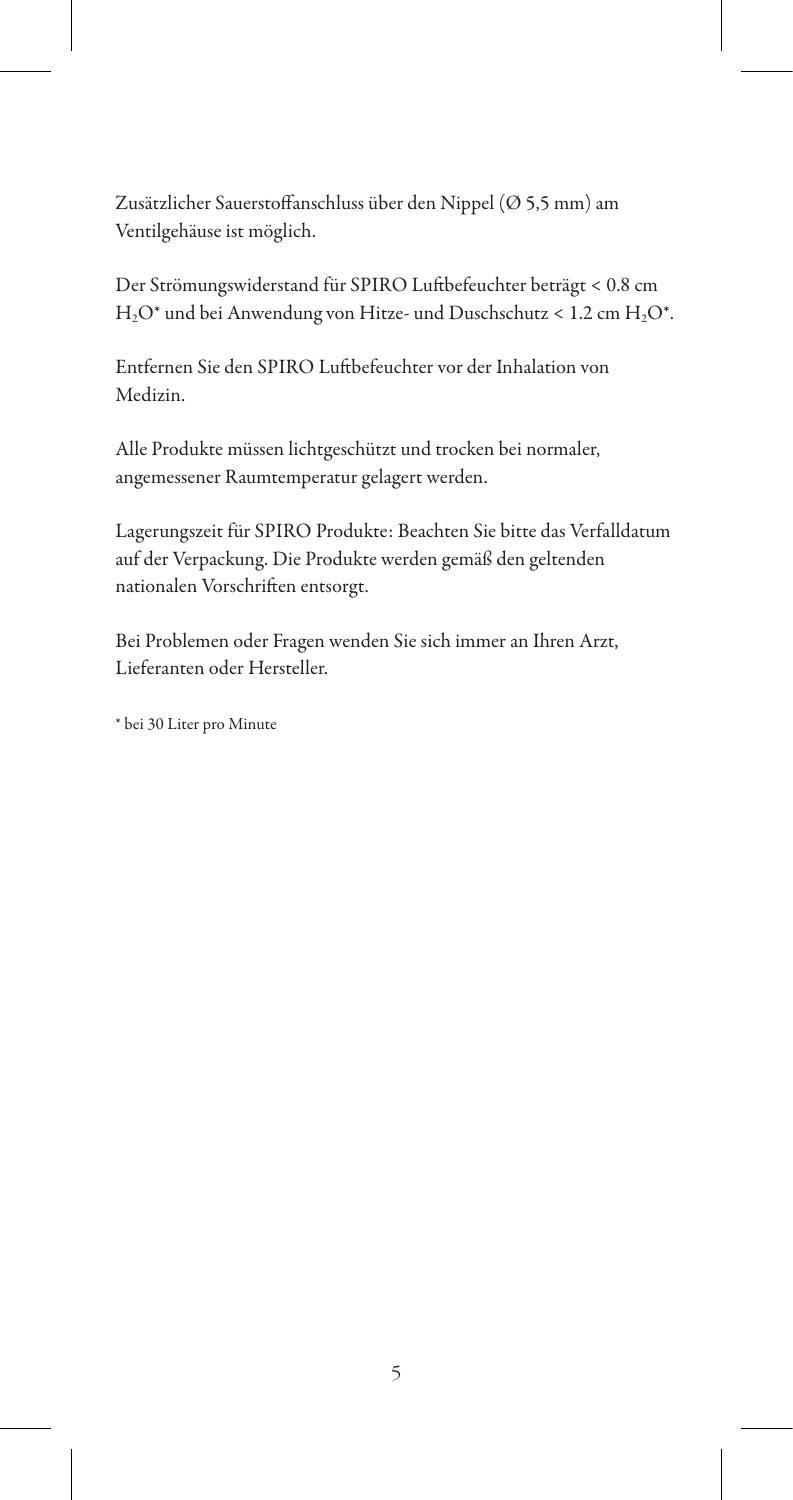

### SPIRO HUMIDIFIER REF 702

Single patient use only

The HUMIDIFIER has an exchangeable filter and is used on a tracheostomy cannula to take advantage of the heat and moisture that is exhaled. It should be replaced with a new unit after 29 days of use, or more often if necessary.

# N.B. THE HUMIDIFIER MUST NEVER BE USED WITHOUT THE FILTER

DAILY CHECKS: Check humidifier operation daily and inspect for damage. Replace humidifier with new unit in case of damage or defective operation.

CLEAN the valve HOUSING (3) daily. Do not use sharp tools. Use the fingers or PLASTIC TWEEZERS (P/N 705, sold separately) to remove/re-insert the filter. The valve housing and COVER (5) shall be air dried after washing with luke-warm water and mild fragrance-free detergent. Other detergents or solvents must not be used. Always check the operation again after cleaning and check that the air passages are free. Do not wash and re-use the filter!

REPLACE THE FILTER (4) (P/N 740, sold separately) as required, at least twice every 24 hours. Replacement may be required more often, perhaps several times per hour, if a build-up of mucus or phlegm is present. Ensure that the filter is seated evenly against the bottom of the filter housing, and that the air flow through the filter is not obstructed by phlegm or other substances.

A HEAT SHIELD/SHOWER PROTECTOR (6) (P/N 703, sold separately) should be used as required with the inhalation opening facing downward.

An ADAPTER (2) (P/N 707, 708, sold separately) is only required for connection to a cannula (1) without an ISO 15 connector (taper).

SUPPLEMENTAL OXYGEN can connect via the Ø5.5mm nipple on the valve housing.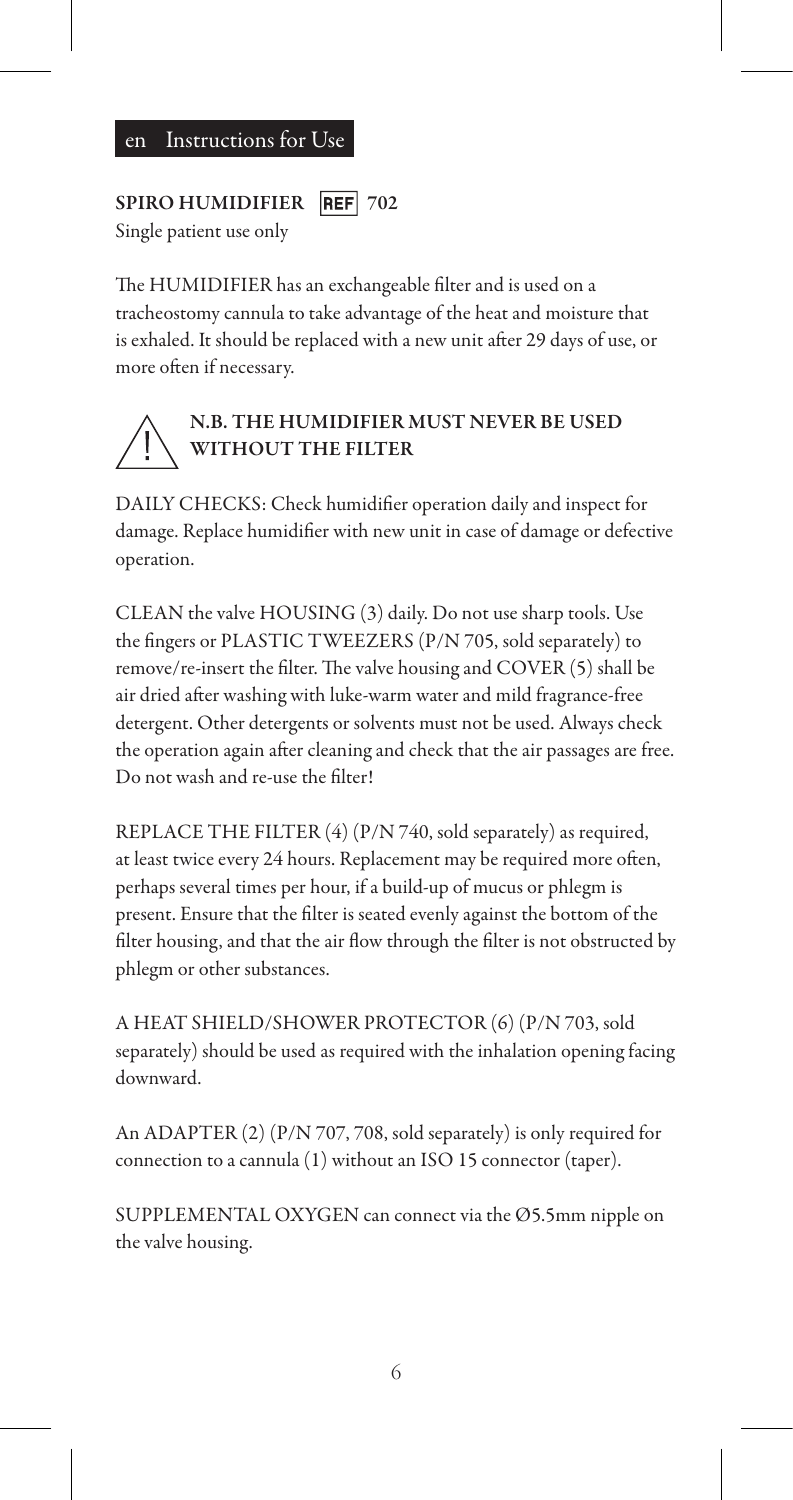RESISTANCE TO FLOW for SPIRO Humidifier is < 0.8 cm H<sub>2</sub>O\* and with heat shield/shower protection on it has a resistance to flow  $< 1.2$  cm  $H, O^*$ .

The humidifier must be removed before inhalation of medicine.

All products should be stored in a dark and dry environment and at normal indoor temperature.

For the STORAGE PERIOD of SPIRO PRODUCTS: See year and month next to the 'HOURGLASS' symbol on the product label. The products shall be disposed of in accordance with the applicable national regulations.

### ALWAYS CONSULT YOUR DOCTOR, SUPPLIER OR MANUFACTURER IF YOU HAVE ANY QUESTIONS.

\* at 30 litres per minute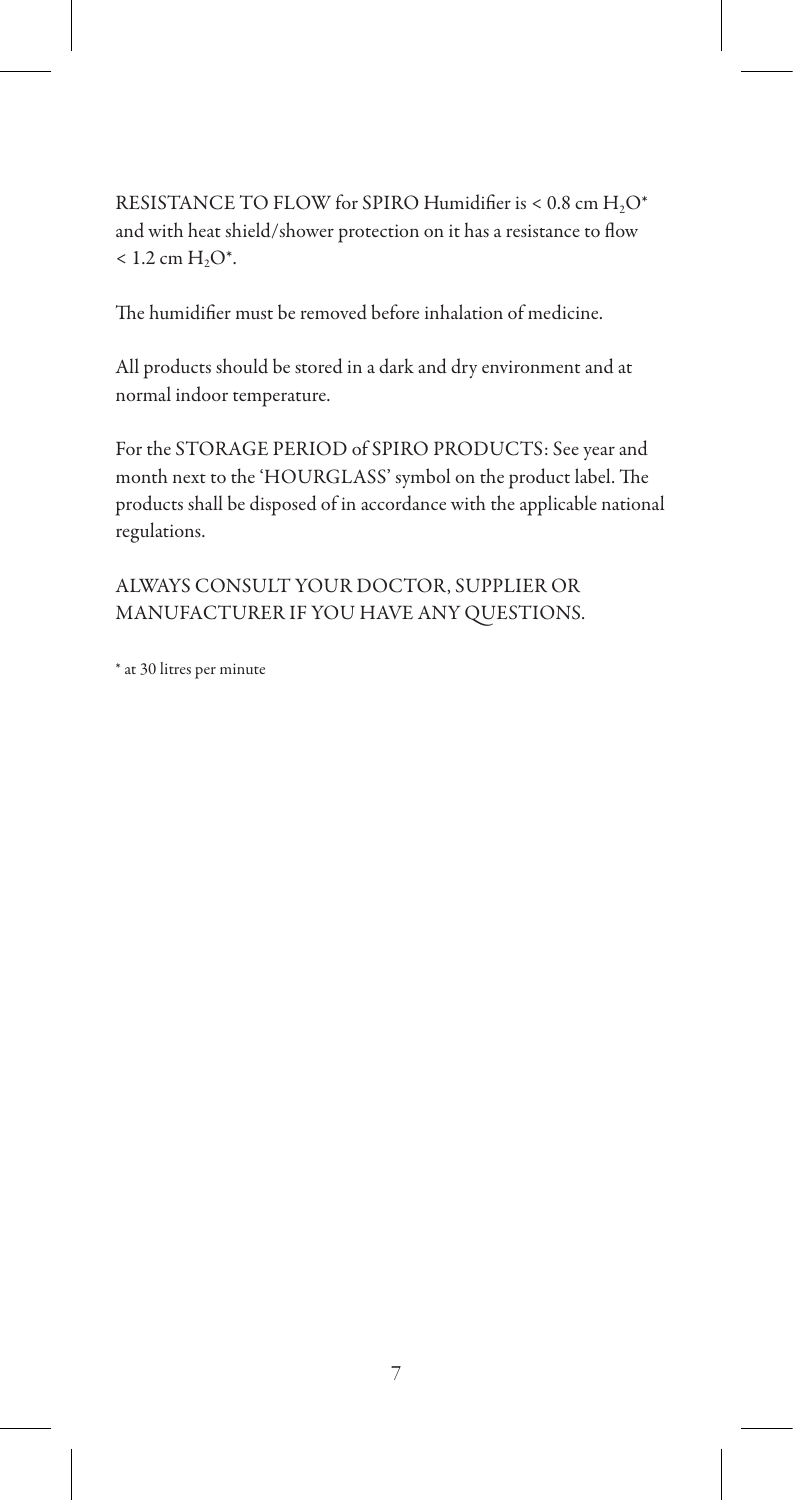### HUMIDIFICADOR SPIRO REF 702

Uso exclusivo para un solo paciente.

El HUMIDIFICADOR es un filtro intercambiable que se utiliza en una cánula de traqueostomía para aprovechar el calor y la humedad que se espira. Debe sustituirse por un filtro nuevo tras 29 días de uso, o con mayor frecuencia, si fuera necesario.

# NOTA: EL HUMIDIFICADOR NUNCA DEBE USARSE SIN UN FILTRO

COMPROBACIONES DIARIAS: Verifique diariamente el funcionamiento del humidificador e inspecione si tiene algún daño. En el caso de que el filtro esté dañado o no funcione correctamente, sustitúyalo por uno nuevo.

LIMPIE LA CARCASA (3) del filtro diariamente. No utilice herramientas punzantes. Para retirar / reinsertar el filtro use los dedos o las pinzas de plástico (ref.: 705 de venta por separado). La carcasa de la válvula y la TAPA (5) deben secarse al aire después de cada lavado con agua tibia y detergente suave sin perfume. No deben utilizarse otros tipos de detergente o disolventes. Después de la limpieza compruebe siempre el funcionamiento nuevamente y revise que los conductos de aire estén libres. No lave ni reutilice el filtro.

SUSTITUYA EL FILTRO (4) (Ref.: 740) según sea necesario, al menos dos veces cada 24 horas. Puede ser preciso reemplazarlo más a menudo, quizás varia veces por hora si se produce una acumulación de mucosidad o flema. Asegúrese de que el filtro está colocado uniformemente contra la parte inferior de la carcasa de la válvula, completamente ajustado y que el flujo del aire a través del filtro no se ve obstruido por flemas u otras sustancias.

Según se precise, debe usarse UN PROTECTOR PARA DUCHA (6) (Ref.: 703) con la abertura de inspiración hacia abajo.

Los ADAPTADORES (2) (Ref.: 707, 708, vendidos por separado) se precisan únicamente para la conexión a una cánula (1) sin conector ISO 15 (cónico).

Puede conectarse OXIGENO SUPLEMENTARIO mediante el conector de 5,5 mm Ø situado en la carcasa de la válvula.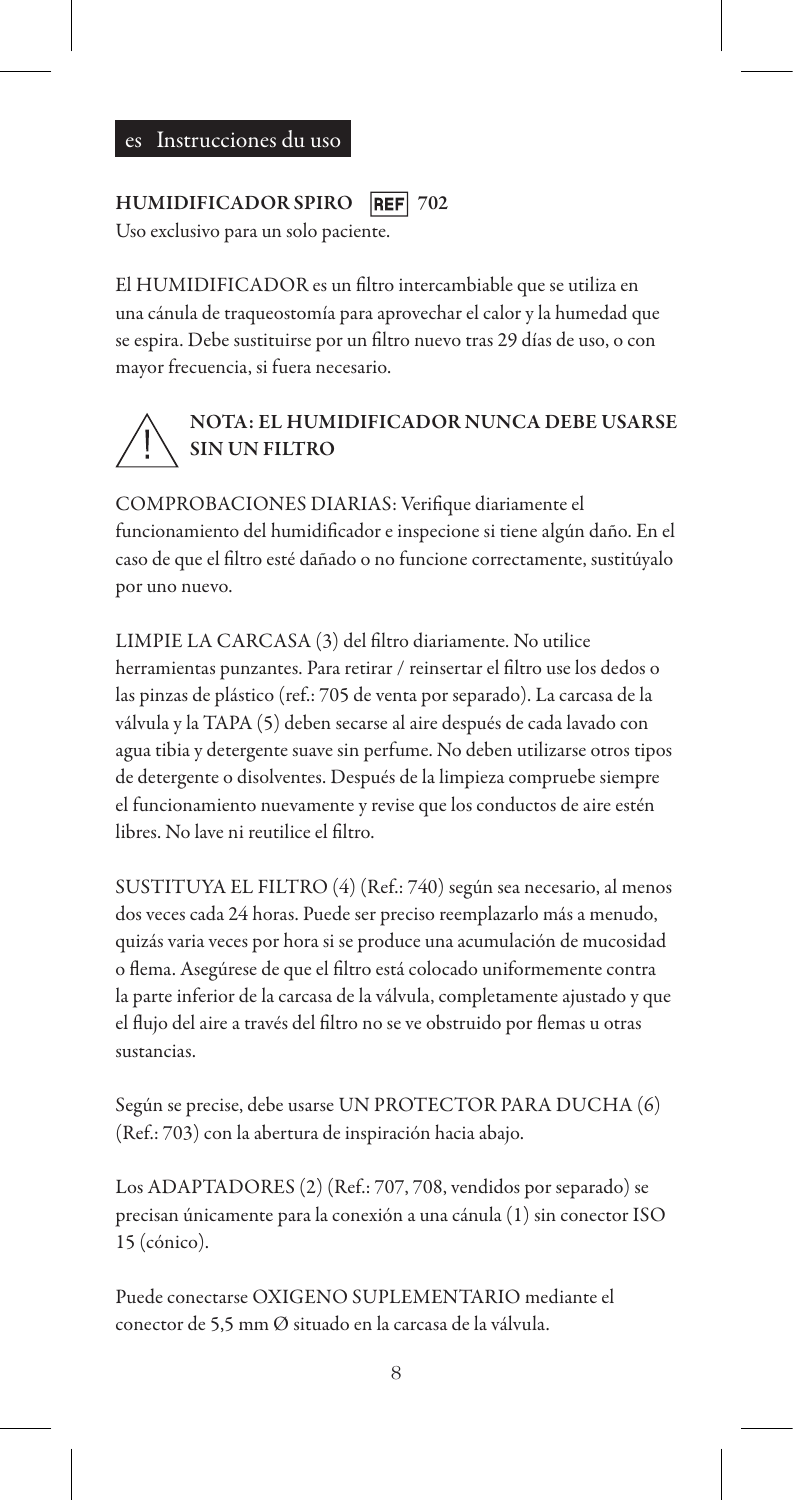LA RESISTENCIA AL FLUJO del humidificador SPIRO es < 0,8 cm H<sub>2</sub>O\* y con el escudo térmico/protector para ducha resiste un flujo  $< 1.2$  cm  $H, O^*$ .

El humidificador debe retirarse antes de la inhalación de medicamentos.

Todos los productos deben almacenarse en un lugar oscuro y seco, y a una temperatura de interior normal.

Para el PERÍODO DE ALMACENAMIENTO DE LOS PRODUCTOS SPIRO: Ver año y mes indicados al lado del "reloj de arena" en la etiqueta del producto. Los productos deben eliminarse de acuerdo con la normativa nacional vigente.

CONSULTE SIEMPRE A SU MÉDICO, PROVEEDOR O FABRICANTE SI TIENE ALGUNA PREGUNTA.

\*a una velocidad de 30 litros por minuto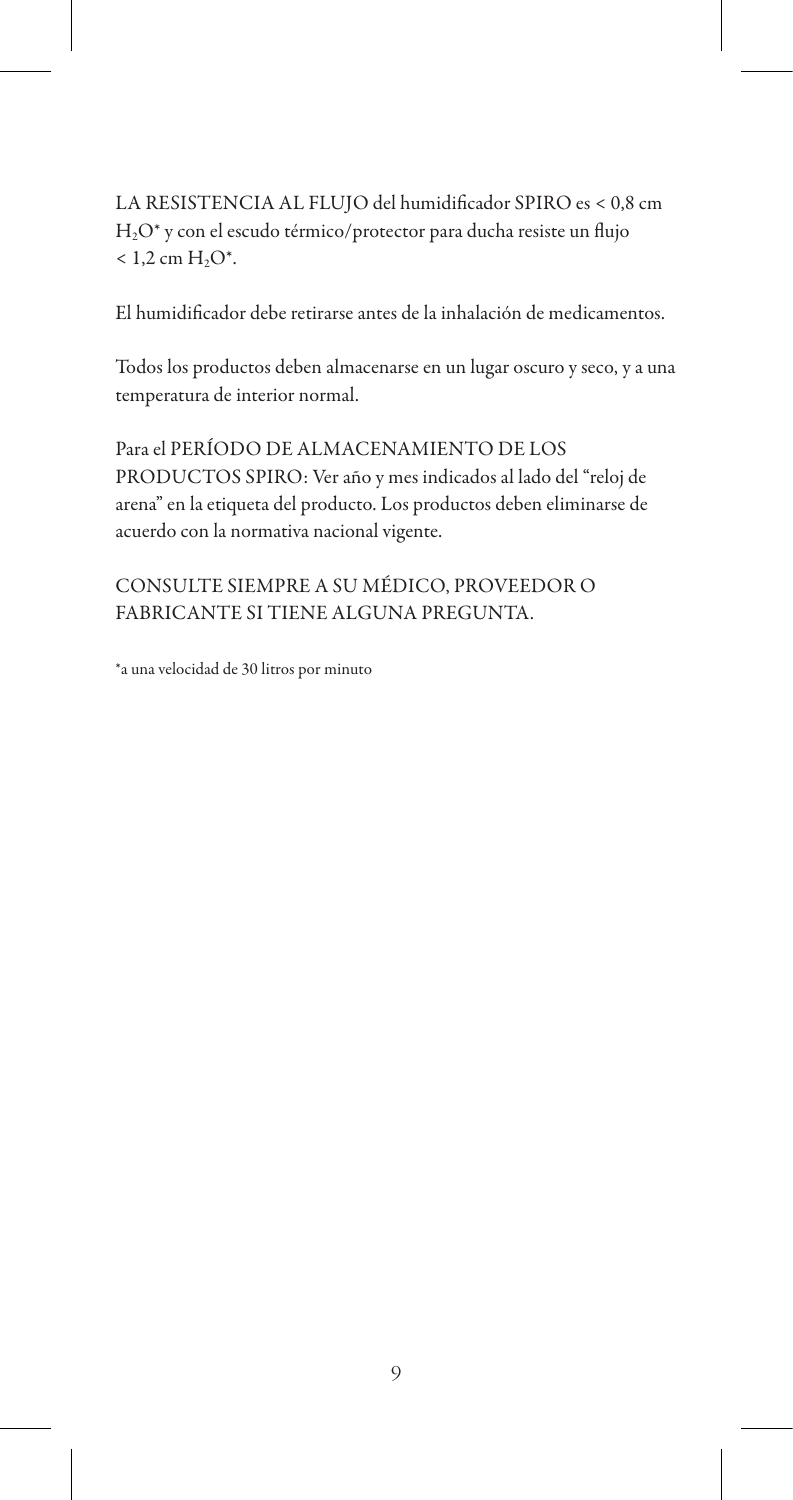### fi Käyttöohjeet

SPIRO KOSTUTIN REF 702 Potilaskohtainen

KOSTUTTIMESSA on vaihdettava suodatin, ja sitä käytetään trakeostomiakanyylissa hyödyntämään uloshengitettyä lämpöä ja kosteutta. Se on vaihdettava uuteen yksikköön 29 käyttöpäivän jälkeen tai tarvittaessa useammin.

# HUOM. KOSTUTINTA EI SAA KOSKAAN KÄYTTÄÄ ILMAN SUODATINTA

PÄIVITTÄISET TARKISTUKSET: Tarkista kostuttimen toiminta päivittäin ja tarkista tuote mahdollisten vaurioiden varalta. Korvaa kostutin uudella yksiköllä, jos tuote on vaurioitunut tai ei toimi oikein.

PUHDISTA suodattimen KOTELO (3) päivittäin. Älä käytä teräviä työkaluja. Käytä sormia tai MUOVISIA PINSETTEJÄ (P/N 705, myydään erikseen) suodattimen irrottamiseksi / uudelleen asettamiseksi. Venttiilikotelo ja KANSI (5) on kuivattava ilmalla sen jälkeen, kun ne on pesty haalealla vedellä ja miedolla, hajusteettomalla pesuaineella. Huuhtele venttiilin kansi molempiin suuntiin poistaaksesi kaiken puhdistusaineen. Muita pesuaineita tai liuottimia ei saa käyttää. Tarkista toiminta aina uudelleen puhdistuksen jälkeen ja varmista, että ilma kulkee vapaasti.

VAIHDA SUODATIN (4) (P/N 740, myydään erikseen) tarpeen mukaan, vähintään kaksi kertaa vuorokaudessa. Suodatin voidaan joutua vaihtamaan useammin, ehkä jopa kerran tunnissa, jos siihen kertyy limaa. Varmista, että suodatin on paikallaan tasaisesti suodattimen kotelon pohjaa vasten, niin että joka puolella on tilaa, ja että lima tai muut aineet eivät haittaa ilmavirran kulkua suodattimen läpi.

LÄMPÖKILPEÄ/SUIHKUSUOJAA (6) (P/N 703, myydään erikseen) on käytettävä tarvittaessa, niin että sisäänhengitysaukko on alaspäin.

SOVITINTA (2) (P/N 707, 708, myydään erikseen) tarvitaan vain kanyylin (1) kytkentää varten ilman ISO 15 -liitintä (kartio).

LISÄHAPEN voi kytkeä venttiilikotelossa olevan Ø5,5 mm:n nipan kautta.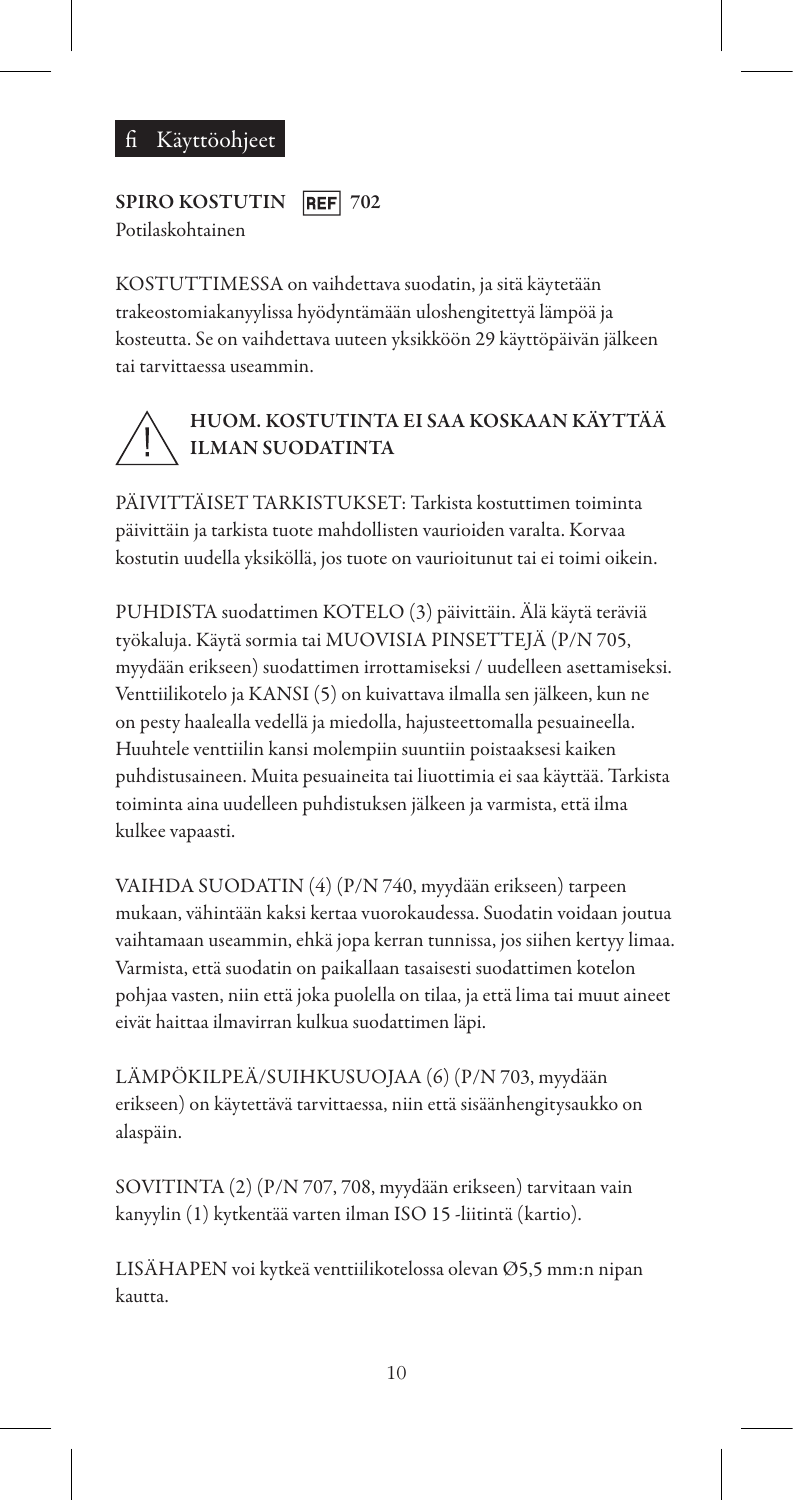SPIRO-ilmankostuttimen VIRTAUSVASTUS on < 0,8 cm H<sub>2</sub>O\* ja sen lämpösuojan/suihkusuojan virtausvastus on < 1,2 cm  $H_2O^*$ .

Kostutin on poistettava ennen lääkkeen inhalaatiota.

Kaikki tuotteet on säilytettävä pimeässä ja kuivassa ympäristössä sekä normaalissa sisälämpötilassa.

SPIRO-TUOTTEIDEN SÄILYTYSAIKA: Katso vuosi ja kuukausi tuotteen symboli, TIIMALASI-kuvan vierestä. Tuote tulee hävittää soveltuvien kansallisten määräysten mukaisesti.

KÄÄNNY AINA LÄÄKÄRISI, TAVARANTOIMITTAJAN TAI VALMISTAJAN PUOLE EN, MIKÄLI SINULLA ON KYSYTTÄVÄÄ.

\* 30 litraa minuutissa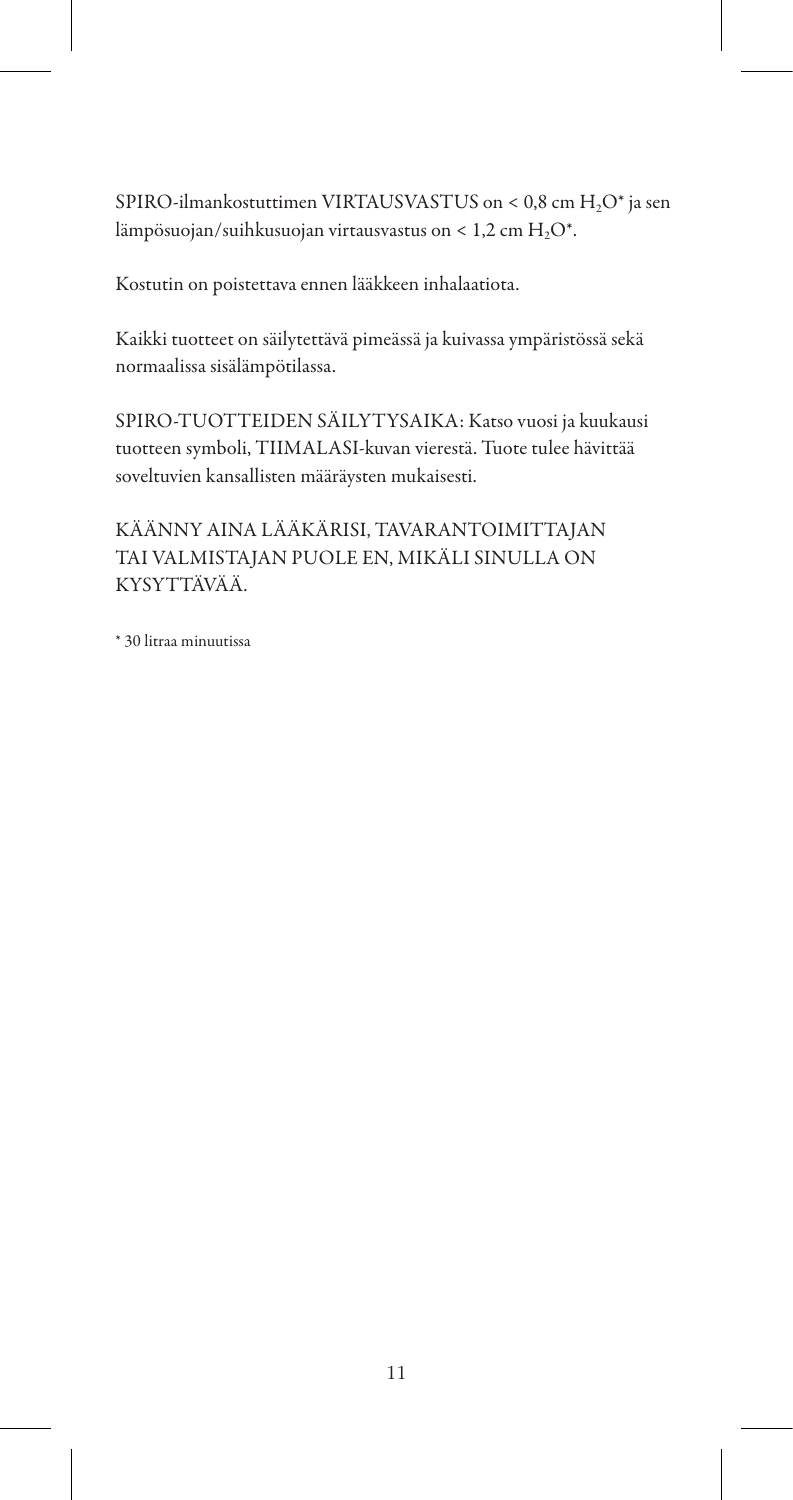### fr Mode d'emploi

# HUMIDIFICATEUR SPIRO REF 702

Produit à patient unique

L'HUMIDIFICATEUR est pourvu d'un filtre interchangeable. Il est utilisé sur une canule de trachéotomie pour profiter de la chaleur et de l'humidité de l'air expiré. Il doit être remplacé par un nouvel humidificateur après 29 jours d'utilisation, ou plus souvent si nécessaire.

## ATTENTION ! L´HUMIDIFICATEUR NE DOIT JAMAIS ÊTRE UTILISÉ SANS LE FILTRE

CONTRÔLE QUOTIDIEN : Vérifiez le bon fonctionnement de l'humidificateur et la présence de dégâts éventuels. Si l'humidificateur est endommagé ou fonctionne mal, remplacez-le par un nouvel humidificateur.

NETTOYEZ le CORPS de la valve (3) tous les jours. N'utilisez pas des instruments aiguisés ou pointus. Utilisez uniquement les doigts ou une PINCE EN PLASTIQUE (Réf. 705 vendu séparément) pour retirer/réinsérer le filtre. Le corps de la valve et le COUVERCLE (5) doivent être séchés après lavage avec de l'eau tiède et un détergent doux non parfumé. Les autres détergents ou solvants ne doivent pas être utilisés. Après le nettoyage, procédez toujours à un nouveau contrôle de fonctionnement et vérifiez que l'air circule librement. Ne lavez pas et ne réutilisez pas le filtre!

LE REMPLACEMENT DU FILTRE (4) (Réf. 740, vendu séparément) doit se faire au besoin, au moins deux fois toutes les 24 heures. En présence d'accumulation de mucus et d'expectoration abondants, le filtre doit être remplacé plus souvent, jusqu'à plusieurs fois par heure. Assurezvous que le filtre est positionné uniformément contre le fond du corps de la valve et que la circulation de l'air à travers le filtre n'est pas empêchée par des expectorations ou d'autres substances.

UNE PROTECTION POUR LA DOUCHE/BOUCLIER THERMIQUE (6) (Réf. 703, vendu séparément) doit être utilisée au besoin. L'orifice d'inhalation doit être dirigé vers le bas.

L'ADAPTATEUR (2) (Réf. 707, 708 vendu séparément) est nécessaire seulement pour connecter une canule (1) sans connecteur ISO15 (réducteur).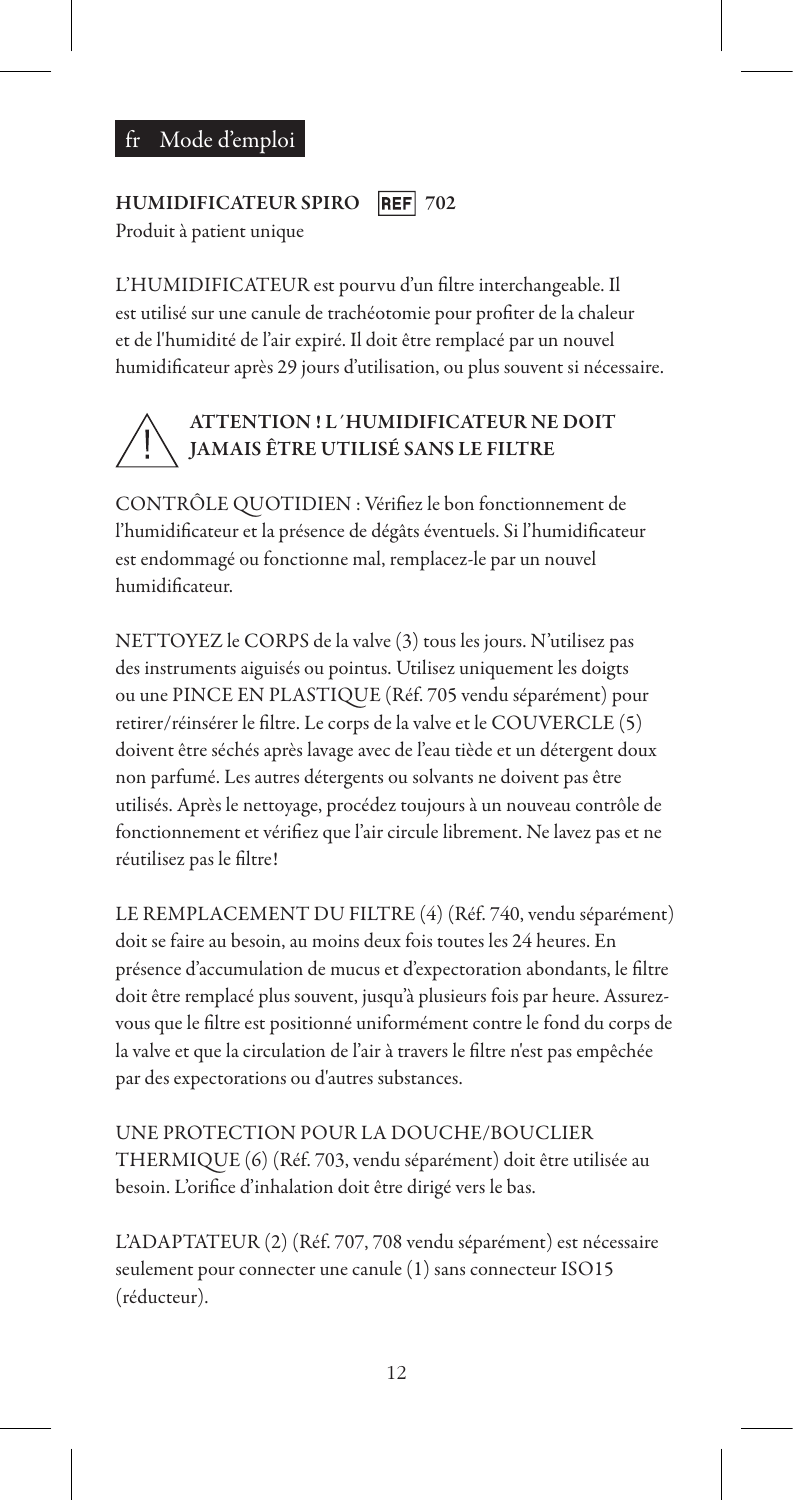Un branchement d'OXYGÈNE SUPPLÉMENTAIRE peut se connecter via le raccord fileté de Ø 5,5 mm sur le corps de la valve.

La RÉSISTANCE À L'ÉCOULEMENT pour l'humidificateur SPIRO est < à 0,8 cm H<sub>2</sub>O\* et, pour l'humidificateur combiné avec un bouclier thermique/protection pour la douche, la résistance à l'écoulement est  $<$  à 1.2 cm  $H_2O^*$ .

Enlevez L'humidificateur avant l'inhalation de médicaments.

Tous les produits doivent être conservés à l'abri de la lumière et de l'humidité et à la température ambiante.

DURÉE DE CONSERVATION DES PRODUITS SPIRO : Voir l'année et le mois indiqués à côté du symbole « SABLIER » sur l'étiquette du produit. Les produits devront être éliminés conformément aux réglementations nationales en vigueur.

CONSULTEZ TOUJOURS VOTRE MÉDECIN, FOURNISSEUR OU FABRICANT SI VOUS AVEZ DES QUESTIONS.

\* à 30 litres par minute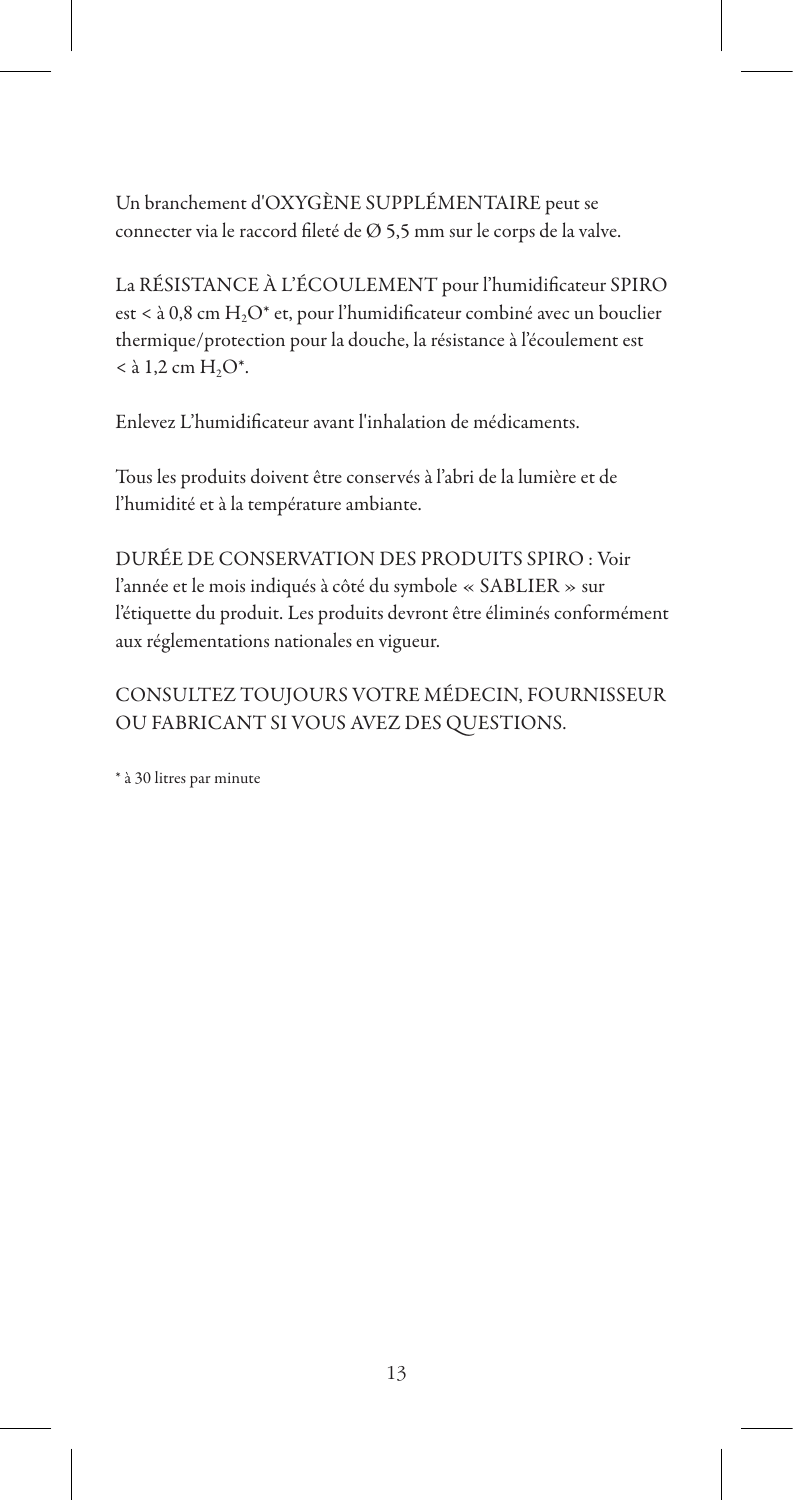## UMIDIFICATORE SPIRO REF 702

Monopaziente

L'UMIDIFICATORE è dotato di un filtro intercambiabile e viene utilizzato in combinazione con cannula tracheostomica per sfruttare il calore e l'umidità espirate. Deve essere sostituito dopo 29 giorni di utilizzo, o più frequentemente se necessario.

# N.B. L'UMIDIFICATORE NON DEVE ESSERE MAI USATO SENZA FILTRO

CONTROLLO GIORNALIERO: controllare quotidianamente il funzionamento dell'umidificatore e verificare eventuali danni. Sostituire con un nuovo umidificatore in caso di danni o funzionamento difettoso.

PULIRE L'ALLOGGIAMENTO (3) della valvola quotidianamente. Non utilizzare strumenti affilati. Utilizzare le dita o le PINZETTE DI PLASTICA (Cod. 705, venduto separatamente) per rimuovere/ re-inserire il filtro. L'alloggiamento ed il COPERCHIO (5) devono essere asciugati all'aria dopo essere stati lavati con acqua e con detergente delicato senza profumo. Non utilizzare altri detergenti o solventi. Controllare sempre l'operazione dopo la pulizia e verificare che il passaggio di aria sia libero. Non lavare o riutilizzare il filtro!

SOSTITUIRE IL FILTRO (4) (Cod. 740, venduto separatamente) come richiesto, almeno due volte ogni 24 ore. La sostituzione può essere necessaria più spesso, forse più volte in un'ora, se è presente un accumulo di muco e secrezioni. Assicurarsi che il filtro sia posizionato uniformemente sul fondo della sede del filtro, e che il flusso d'aria non sia ostruito da muco o altre sostanze.

IL PROTETTORE PER DOCCIA (6) (Cod. 703, venduto separatamente) deve essere usato con l'apertura per l'inspirazione rivolta verso il basso.

L'ADATTATORE (2) (Cod. 707, 708, venduto separatamente) è utilizzato solo per collegamenti a cannule (1) prive del connettore ISO 15 (tappo).

L'OSSIGENO SUPPLEMENTARE può essere collegato al supporto per l'ossigeno da Ø 5.5 mm posizionato sull'alloggiamento della valvola.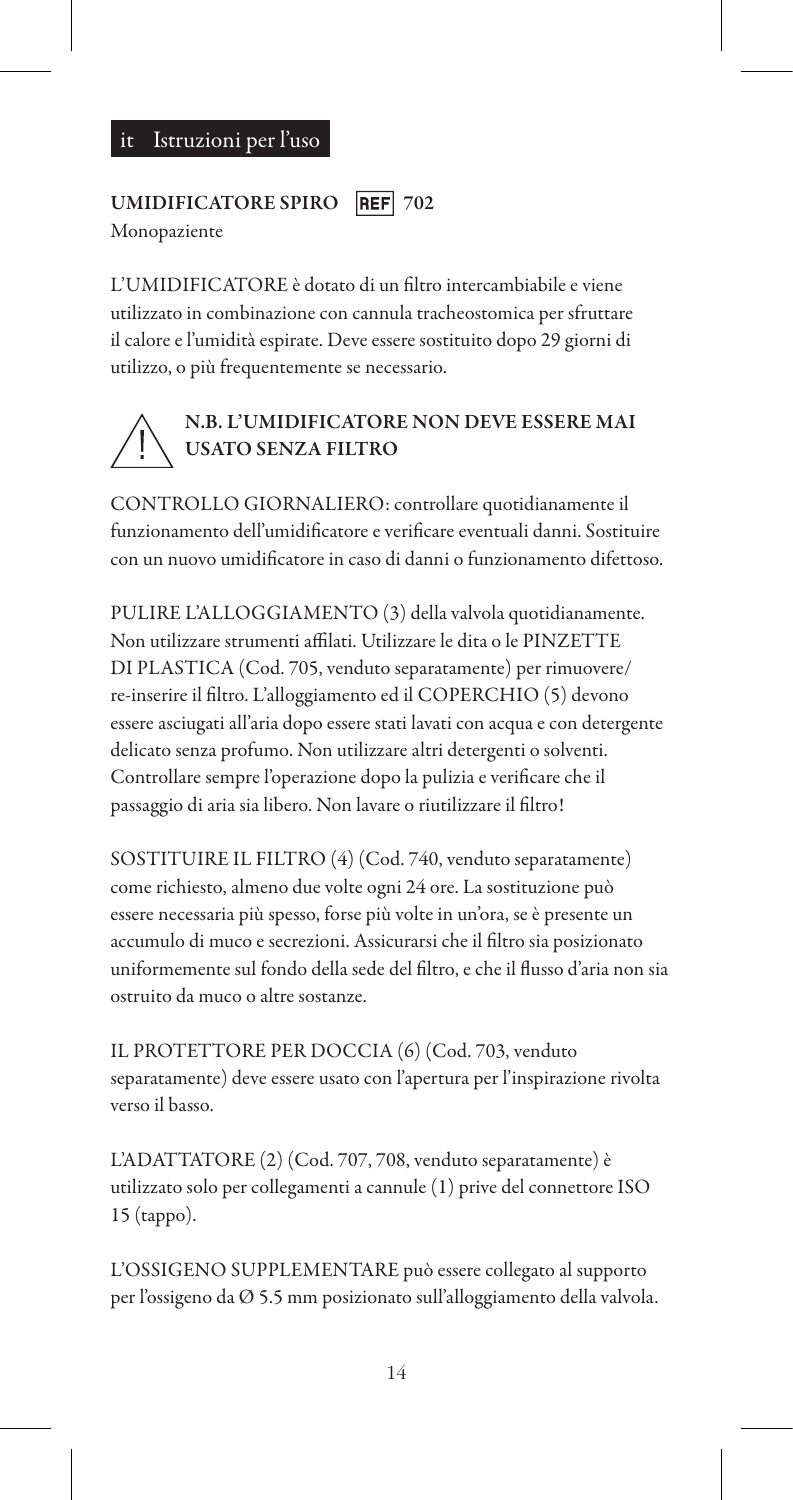La RESISTENZA AL FLUSSO dell'Umidificatore SPIRO è < 0,8 cm H<sub>2</sub>O\* e dopo l'installazione dello scudo termico/protezione dalla pioggia ha una resistenza al flusso <  $1,2$  cm  $H, O^*$ .

L'umidificatore deve essere rimossa prima dell'inalazione di medicinali.

Tutti i prodotti devono essere conservati in luogo buio, asciutto e a temperature ambiente.

Per il PERIODO di CONSERVAZIONE dei PRODOTTI SPIRO: vedere l'anno ed il mese vicino al simbolo della 'CLESSIDRA' posto sull'etichetta del prodotto. I prodotti devono essere smaltiti nel rispetto delle normative nazionali applicabili.

CONSULTARE SEMPRE IL MEDICO, FORNITORE O PRODUTTORE IN CASO DI PROBLEMI O DUBBI.

\* A 30 litri al minuto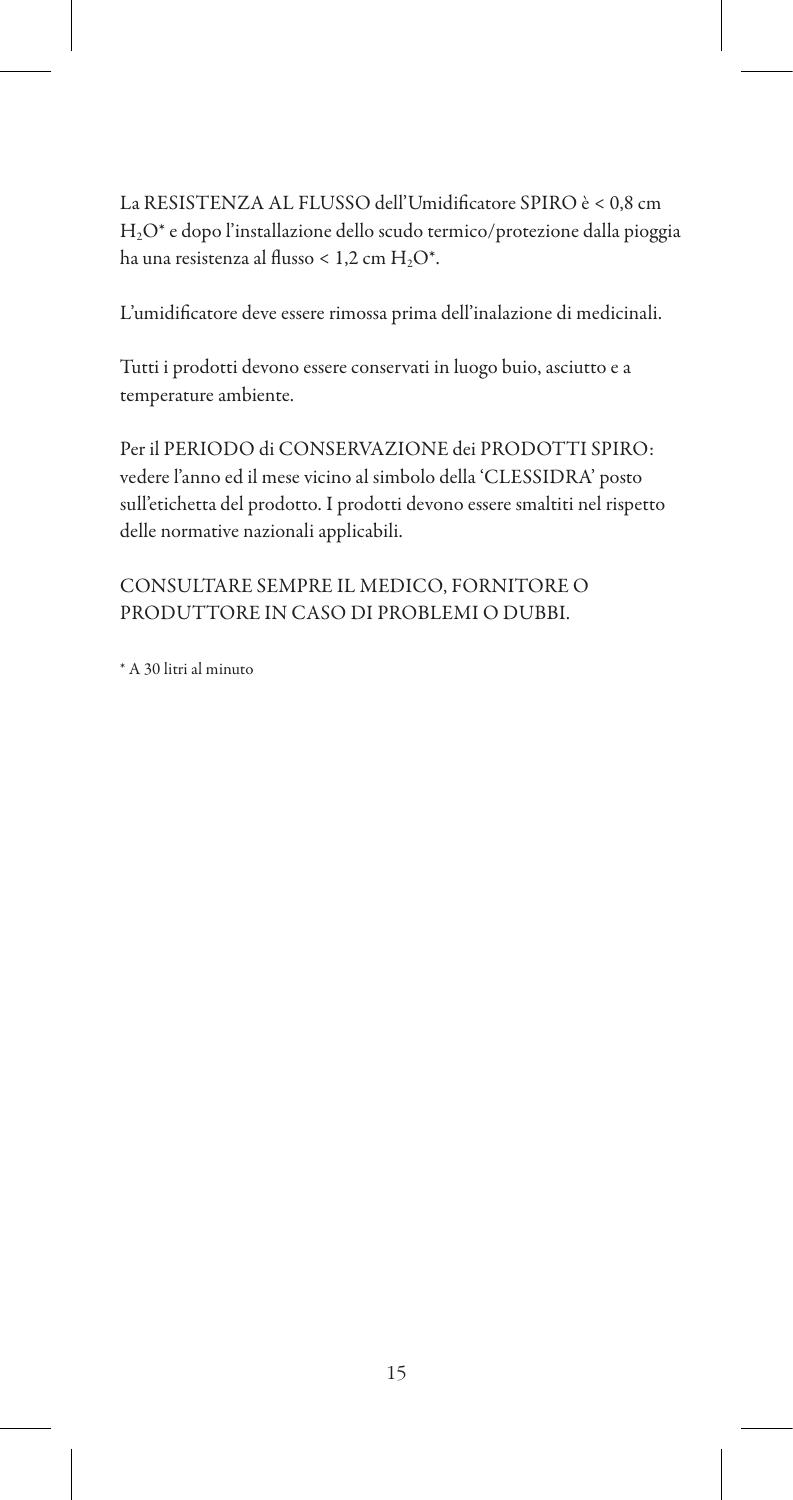## nl Gebruiksaanwijzing

SPIRO-LUCHTBEVOCHTIGER REF 702 Voor gebruik door slechts één persoon

De LUCHTBEVOCHTIGER heeft een verwisselbare filter en wordt gebruikt op een tracheotomiecanule om gebruik te maken van de uitgeademde warmte en vocht. De bevochtiger dient na 29 gebruiksdagen te worden vervangen door een nieuwe eenheid of vaker indien noodzakelijk.

## N.B. DE LUCHTBEVOCHTIGER MAG NOOIT ZONDER FILTER GEBRUIKT WORDEN!

DAGELIJKSE CONTROLES: controleer de werking van de bevochtiger en let op eventuele beschadigingen. Als u een fout in de werking of beschadigingen constateert, moet de luchtbevochtiger vervangen worden.

REINIG DE BEHUIZING (3) van de klep dagelijks. Gebruik geen scherpe instrumenten. Gebruik uw vingers of een PLASTIC PINCET (artikelnr. 705, wordt los verkocht) om het filter te verwijderen/terug te plaatsen. De behuizing van de klep en het OMHULSEL (5) laten drogen in de open lucht na reiniging met lauw water en een mild, reukloos afwasmiddel. Er mogen geen andere reinigingsmiddelen of oplosmiddelen gebruikt worden. Controleer na het reinigen altijd opnieuw de werking en ga na of de lucht onbelemmerd kan passeren. Was of hergebruik het filter nooit.

VERVANG HET FILTER (4) (artikelnr. 740, wordt los verkocht) zoals nodig, maar minstens om de 24 uur. In geval van ophoesten van slijm of slijmvorming moet het filter misschien vaker vervangen worden, zelfs meerdere keren per uur. Zorg ervoor dat het filter gelijk zit tegen de bodem van de filterbehuizing en dat de luchtstroming door het filter niet geblokkeerd wordt door slijm of andere stoffen.

Er moet een WARMTESCHILD/DOUCHEBESCHERMING (6) (artikelnr. 703, wordt los verkocht) gebruik worden indien vereist. De inademingopening moet naar beneden worden gericht.

Er is alleen een ADAPTER (2) (artikelnr. 707,708, wordt apart verkocht) vereist om de klep aan te sluiten op een taps toelopende canule (1), zonder ISO 15-connector.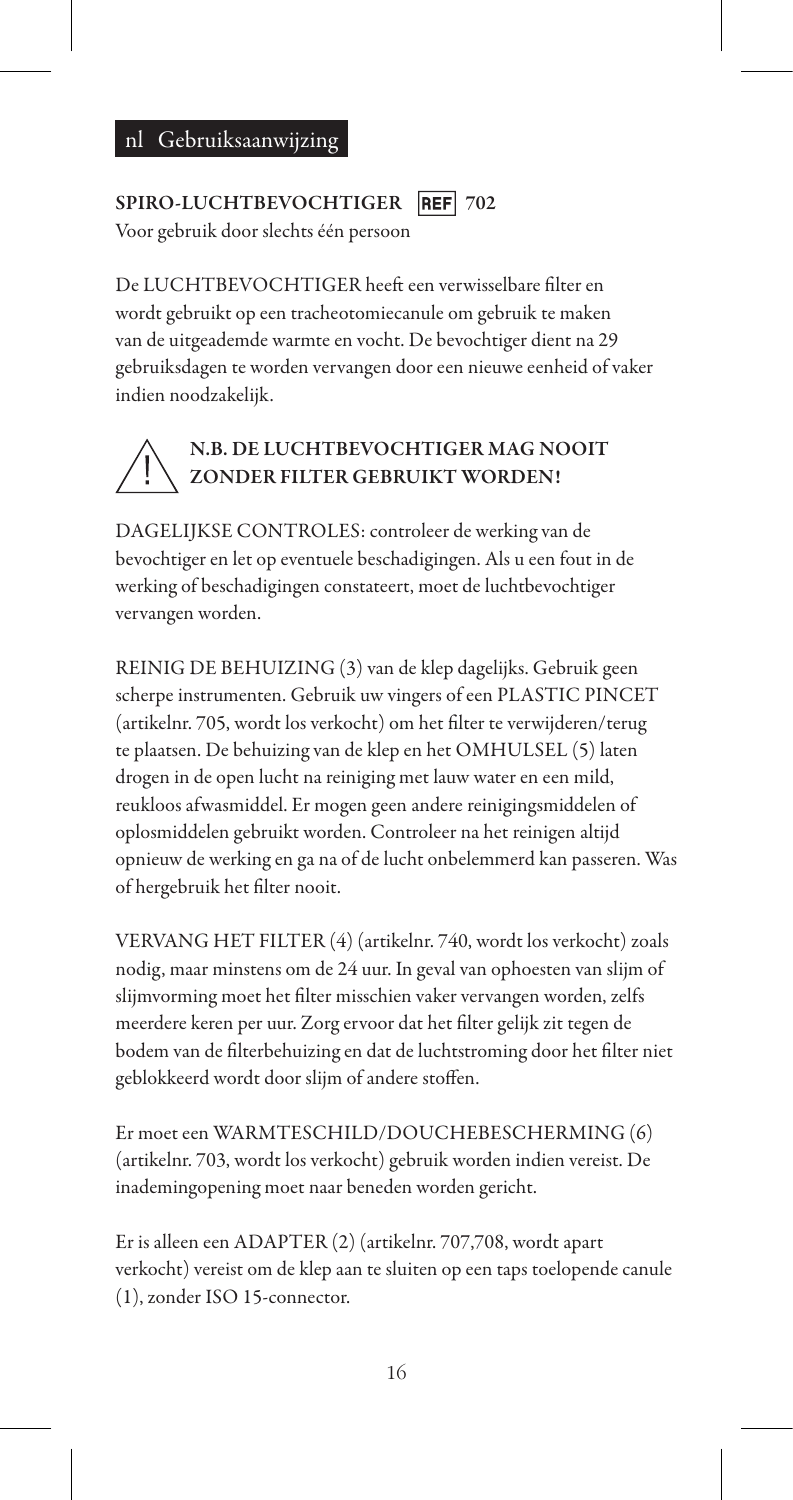EXTRA ZUURSTOF kan via de nippel met een diameter van 5,5mm aangesloten worden op de kleplbehuizing.

De STROOMWEERSTAND voor de SPIRO-luchtbevochtiger is < 0,8 cm H2O\* en met het warmteschild/douchebescherming op heeft hij een stroomweerstand van <  $1,2$  cm  $H, O^*$ .

De luchtbevochtiger moet voor inhalatie van medicijnen worden verwijderd.

Alle SPIRO-producten dienen op een donkere en droge plaats bewaard te worden op kamertemperatuur.

ZIE VOOR DE MAXIMALE HOUDBAARHEID VAN SPIRO-PRODUCTEN het jaartal en de maand naast het ZANDLOPER-SYMBOOL op het productetiket. De producten dienen te worden weggegooid in overeenstemming met de geldende nationale voorschriften.

NEEM BIJ VRAGEN ALTIJD CONTACT OP MET UW BEHANDELEND ARTS, DE LEVERANCIER OF DE **FARRIKANT** 

\* bij 30 liter per minuut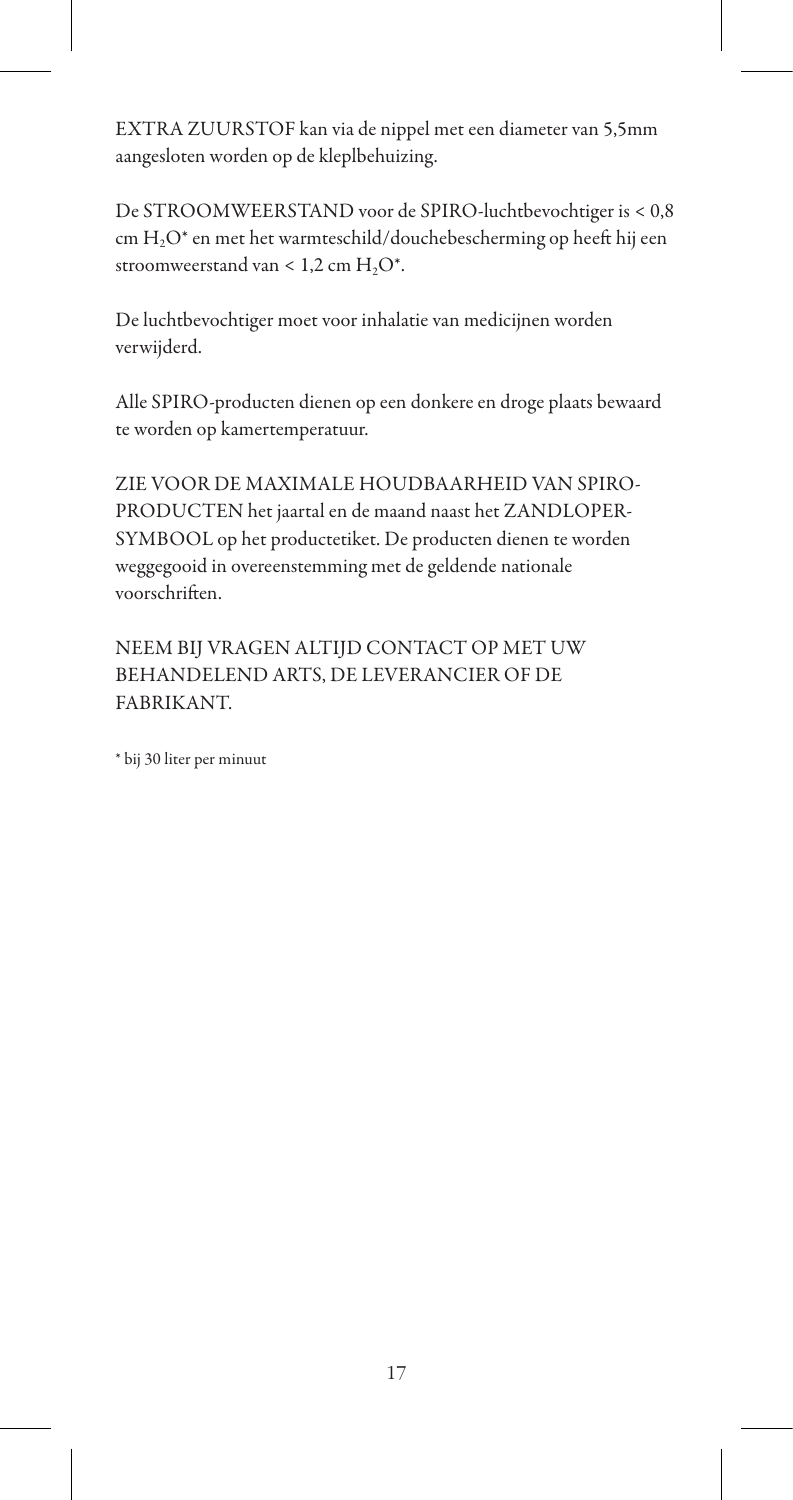#### no Bruksanvisning

#### SPIRO LUFTFUKTER REF 702 En bruker

LUFTFUKTEREN har et filter som skal byttes. Den skal brukes på en trakeostomikanyle for å nyttiggjøre seg av den varme og fuktighet som pustes ut. Den bør byttes mot ny etter 29 dagers bruk, eller oftere ved behov.

# OBS! LUFTFUKTEREN MÅ ALDRI BRUKES UTEN FILTER

DAGLIG KONTROLL av funksjonen og eventuelle skader: Ved skade eller funksjonsnedsettelse, bytt luftfukteren mot ny.

RENGJØRING av VENTILHUSET (3) gjøres daglig. Skarpe gjenstander må ikke brukes. Bruk fingrene eller plastpinsett ved filterbytte (kan kjøpes separat art.nr. 705). Ventilhus og LOKK (5) skal lufttørkes etter vask med lunket vann og mildt parfymefritt oppvaskmiddel. Andre oppvaskmiddel, løsningsmiddel eller væsker må ikke brukes. Gjør alltid ny funksjonskontroll etter rengjøring og kontroller at luftpassasjen er fri. Bruk ikke filteret flere ganger.

FILTERBYTTE (4) (art.nr. 740, kan kjøpes separat) skal gjøres minst to ganger per døgn eller ved behov. Ved sterk hoste og opphopning av slim må filteret byttes oftere, muligens flere ganger i timen. Sørg for at filteret plasseres mot ventilhusets bunn riktig tilpasset, og at slim eller andre fremmedlegemer ikke forstyrrer eller begrenser luftgjennomstrømningen i filteret.

VARMESKJOLD / DUSJBESKYTTELSE (6) (art.nr. 703, kan kjøpes separat) brukes ved behov. Innåndingsåpningen vendes ned.

ADAPTER (2) (art.nr.707, 708 kan kjøpes separat) er bare nødvendig ved tilkobling til en kanyle (1) uten ISO 15-kobling.

Tilleggsbehandling med oksygen kan gjøres via en Ø5.5mm nippel på ventilhuset.

Motstand mot flyt for Spiro Luftfukter er < 0,8 cm H<sub>2</sub>O\*, og med varmeskjoldet / dusjbeskyttelsen på <1,2 cm H<sub>2</sub>O\*.

Luftfukteren må fjernes før inhalering av medisiner.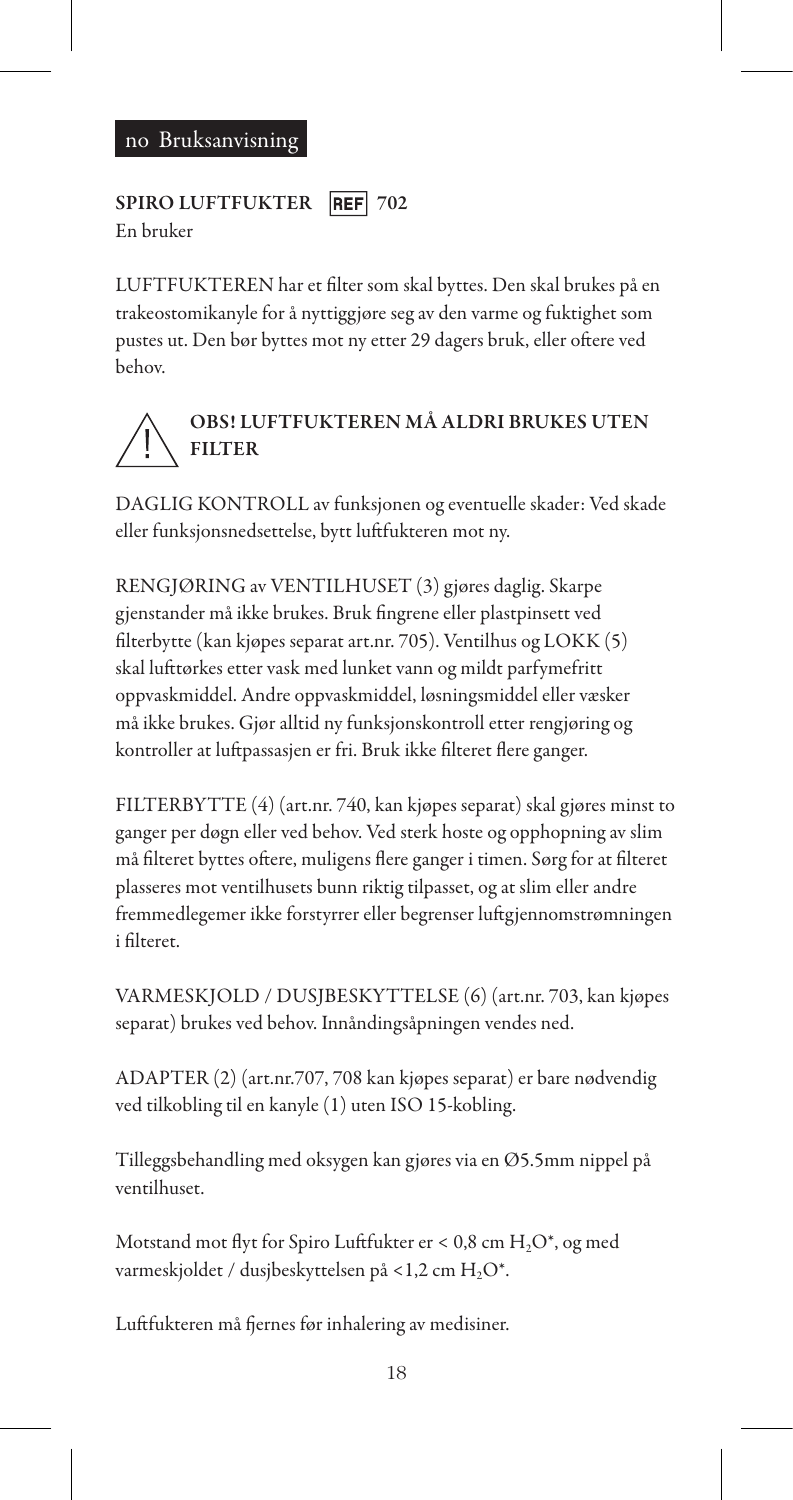Samtlige produkter skal lagres mørkt, tørt og i normal romtemperatur.

LAGRINGSTIDEN FOR SPIRO PRODUKTER: Se år og måned ved "TIMEGLASSET" på posens etikett. Produktene skal avhendes i henhold til gjeldende nasjonale forskrifter.

VED PROBLEM ELLER SPØRSMÅL BØR DU ALLTID KONTAKTE DIN LEGE, LEVERANDØR ELLER PRODUSENT.

\* På 30 liter per minutt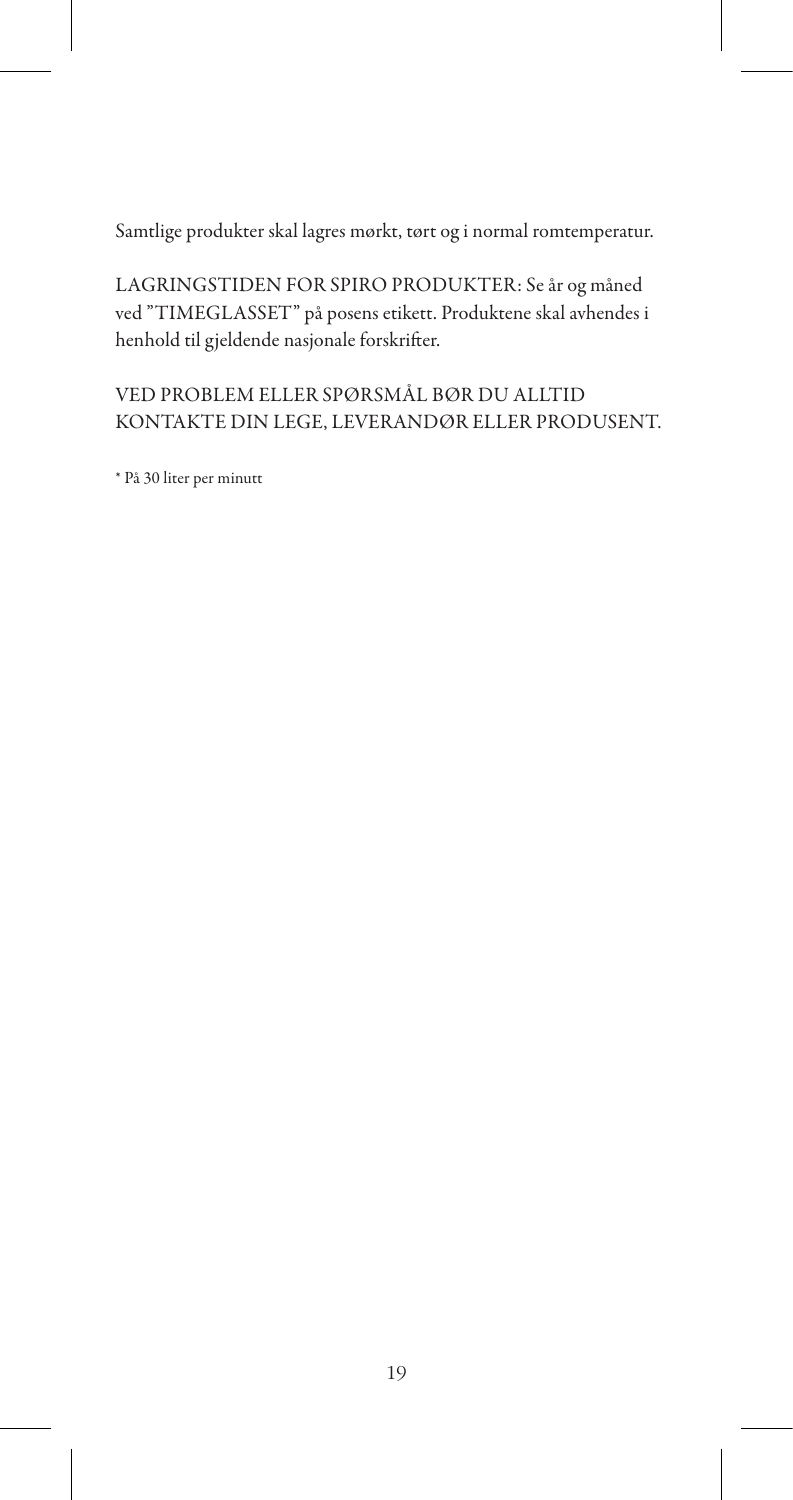# pl Instrukcja obsługi

### NAWILŻACZ SPIRO NR REF 702 Przeznaczony do użycia tylko u jednego pacjenta

NAWILŻACZ posiada wymienny filtr stosowany w kaniuli tracheostomijnej służący do wykorzystania ciepła i wilgoci, która jest wydychana. Po 29 dniach użytku lub, w razie potrzeby, częściej należy wymieniać ją na nową.

# UWAGA NIGDY NIE NALEŻY STOSOWAĆ NAWILŻACZA BEZ FILTRA

CODZIENNE KONTROLE: Codziennie kontroluj działanie nawilżacza i sprawdzaj go pod kątem uszkodzeń. W przypadku uszkodzenia lub wadliwego działania nawilżacza wymień go na nowy.

Codzienne CZYŚĆ OBUDOWĘ (3) zaworu. Nie używaj ostrych narzędzi. Stosuj PLASTIKOWE PINCETY (P/N 705, sprzedawane oddzielnie) lub palce w celu usunięcia/włożenia filtra. Po umyciu obudowy i OSŁONY (5) zaworu za pomocą letniej wody i łagodnego, bezzapachowego detergentu należy osuszyć nawilżacz strumieniem powietrza. Nie należy stosować innych detergentów i rozpuszczalników. Po czyszczeniu zawsze sprawdzaj działanie urządzenia i upewniaj się, że przepływ powietrza nie został zablokowany. Nie należy powtórnie myć i używać filtra ponownie!

WYMIENIAJ FILTR (4) (P/N 740, sprzedawany osobno) zgodnie z wymogami, co najmniej dwa razy co 24 godziny. Wymiana może być wymagana częściej, być może kilka razy na godzinę, jeśli nagromadzi się śluz lub flegma. Upewnij się, że filtr został równomiernie przymocowany do dolnej części obudowy filtra i że przepływ powietrza nie został zablokowany przez flegmę lub inne substancje.

Należy stosować wymaganą OSŁONĘ TERMICZNĄ/OCHRONĘ PRZED DESZCZEM otworu inhalacyjnego (6) (P/N 703, sprzedawaną oddzielnie), który powinien być skierowany ku dołowi.

ADAPTER (2) (P / N 707, 708, sprzedawany oddzielnie) jest wymagany tylko do podłączenia do kaniuli (1) bez złączki ISO 15 (stożka).

Można przyłączyć DODATKOWE ŹRÓDŁO TLENU za pomocą złączki Ø5,5mm na obudowie zaworu.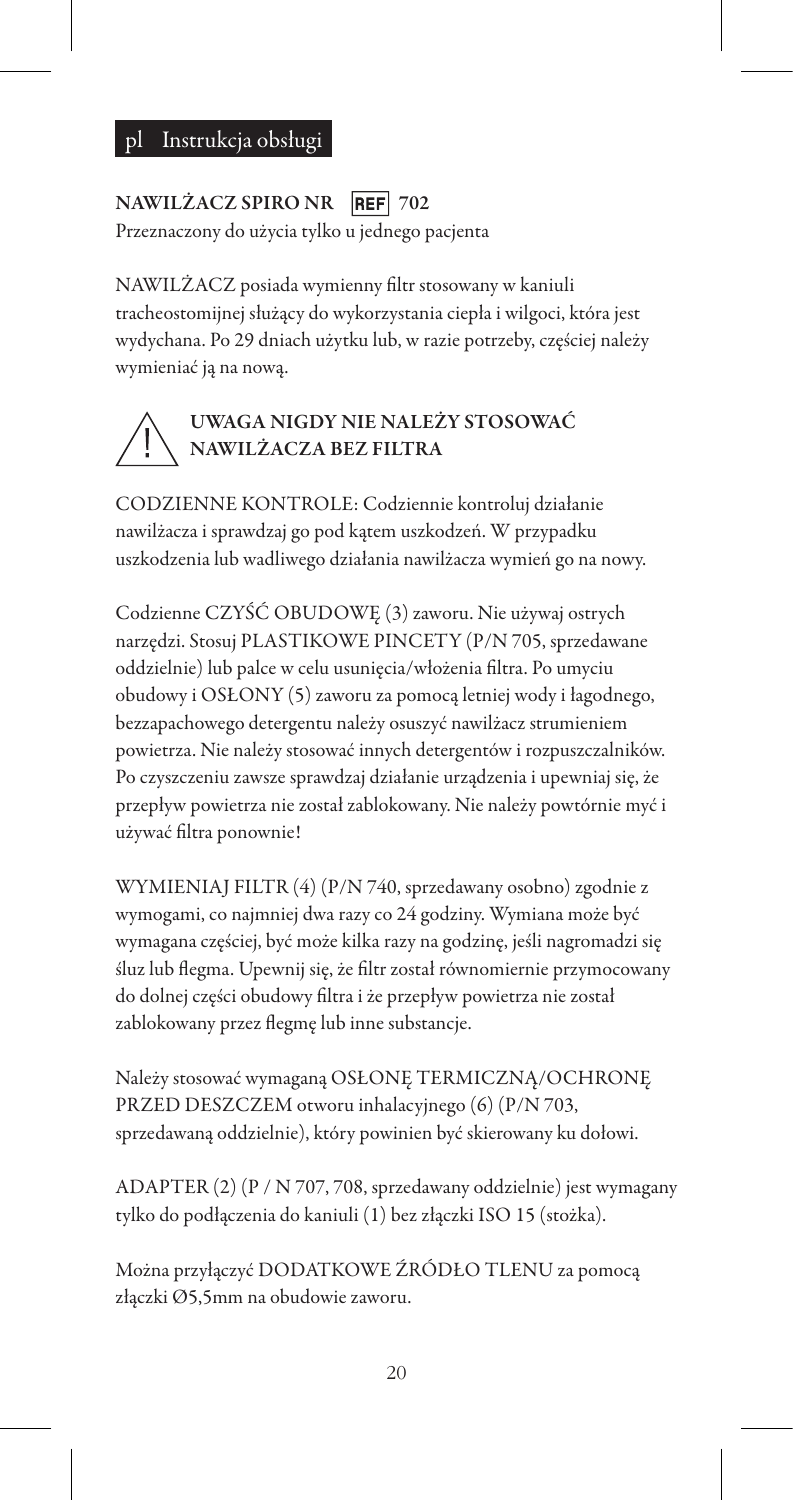OPÓR PRZEPŁYWU NAWILŻACZA SPIRO wynosi <0,8 cm H2O \*, a z zamontowaną osłoną termiczną/ochroną przed deszczem opór przepływu wynosi <1,2 cm H<sub>2</sub>O \*.

Przed inhalacją leku należy usunąć nawilżacz.

Wszystkie produkty należy przechowywać w ciemnym i suchym miejscu i w normalnej temperaturze pomieszczenia.

INFORMACJE DOTYCZĄCE PRZECHOWYWANIA PRODUKTÓW SPIRO: Patrz rok i miesiąc obok symbolu "KLEPSYDRY" na etykiecie produktu. Produkty należy usuwać zgodnie z obowiązującymi krajowymi przepisami.

W PRZYPADKU JAKICHKOLWIEK PYTAŃ NALEŻY SKONSULTOWAĆ SIĘ Z LEKARZEM, DOSTAWCA LUB PRODUCENTEM.

\* przy 30 litrach na minutę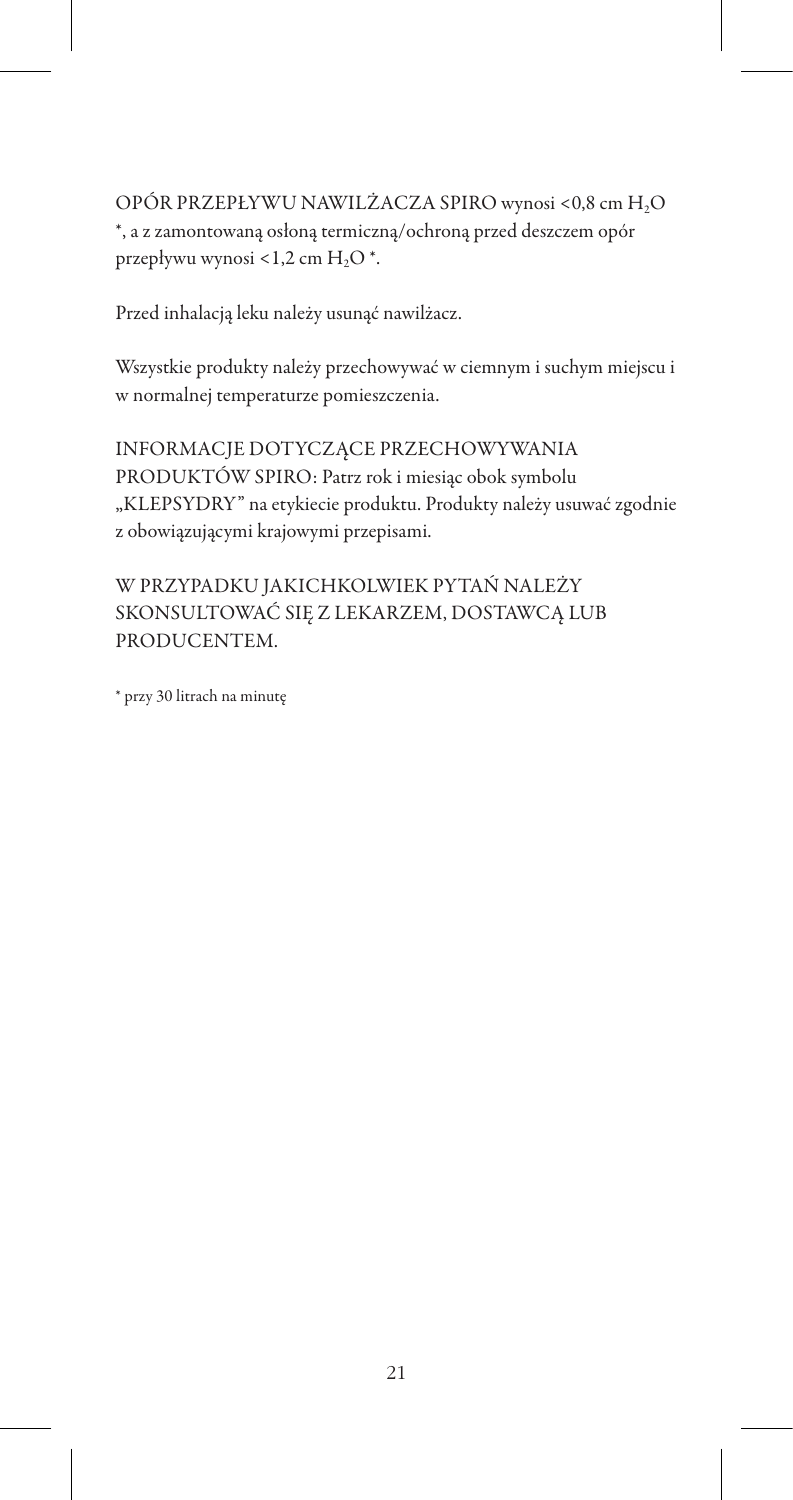#### pt Instruções de utilização

# HUMIFICADOR SPIRO REF 702

Apenas para uso num único paciente

O HUMIDIFICADOR tem um filtro substituível e é usado numa cânula de traqueostomia para aproveitar o calor e a humidade que são exalados. Deve ser substituído por uma nova unidade após 29 dias de uso, ou mais frequentemente, se necessário.

# N.B. O HUMIFICADOR NUNCA DEVE SER UTILIZADO SEM O FILTRO

VERIFICAÇÕES DIÁRIAS: verificar o funcionamento do humidificador diariamente e inspecionar se tem danos visíveis. Substituir o humidificador por uma nova unidade em caso de funcionamento defeituoso ou danos.

LIMPAR O INVÓLUCRO (3) do filtro diariamente. Não utilizar objetos afiados. Usar os dedos ou uma PINÇA DE PLÁSTICO (Ref.ª 705, vendida separadamente) para remover/reintroduzir o filtro. O invólucro da válvula e a TAMPA (5) devem secar ao ar após a lavagem com água morna e detergente neutro sem aroma. Não devem ser usados outros detergentes ou solventes. Verificar sempre a operação após a limpeza e assegurar que as passagens de ar estejam livres. Não lavar nem reutilizar o filtro!

SUBSTITUIR O FILTRO (4) (Ref.ª 740, vendido separadamente) quando necessário, pelo menos duas vezes a cada 24 horas. A substituição pode ser necessária mais vezes, ou até várias vezes por hora, se houver uma acumulação de mucosidade ou catarro. Certificar-se de que o filtro esteja assente uniformemente no fundo da caixa do filtro e de que o fluxo de ar que passa através do filtro não esteja obstruído por catarro ou outras secreções. Nunca lavar nem reutilizar o filtro.

UMA PROTEÇÃO DE BANHO / BARREIRA DE CALOR (6) (Ref.ª 703, vendida separadamente) deve ser usada conforme necessário, com a abertura de inalação virada para baixo.

Um ADAPTADOR (2) (Ref.ª 707, 708, vendido separadamente), só é necessário para a ligação a uma cânula (1) sem um conector ISO 15 (cónico).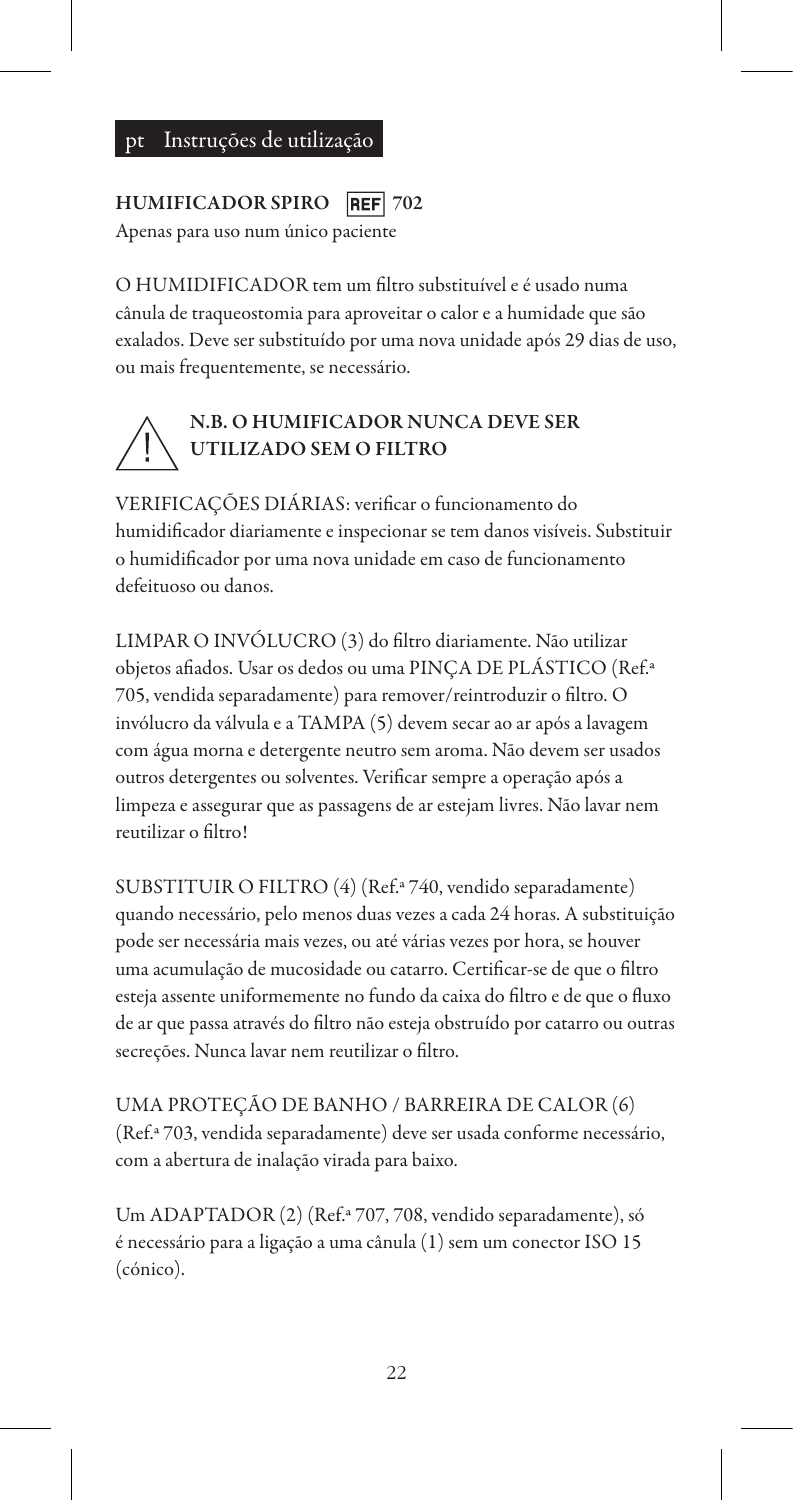OXIGÉNIO SUPLEMENTAR pode ser ligado através do casquilho de Ø5,5mm no invólucro do filtro.

A RESISTÊNCIA AO FLUXO do Humidificador Spiro é de < 0.8 cm H2O\* e, com a proteção de banho / barreira de calor colocada, de  $< 1.2$  cm  $H, O^*$ .

O humidificador tem de ser retirado antes da inalação de medicamentos.

Todos os produtos devem ser armazenados num ambiente escuro e seco e a temperatura interior normal.

Quanto ao PRAZO DE ARMAZENAMENTO dos PRODUTOS SPIRO: ver ano e mês ao lado do símbolo da "AMPULHETA" no rótulo do produto.

CONSULTE SEMPRE O SEU MÉDICO, O FORNECEDOR OU O FABRICANTE, SE TIVER ALGUMA DÚVIDA.

\*a 30 litros por minuto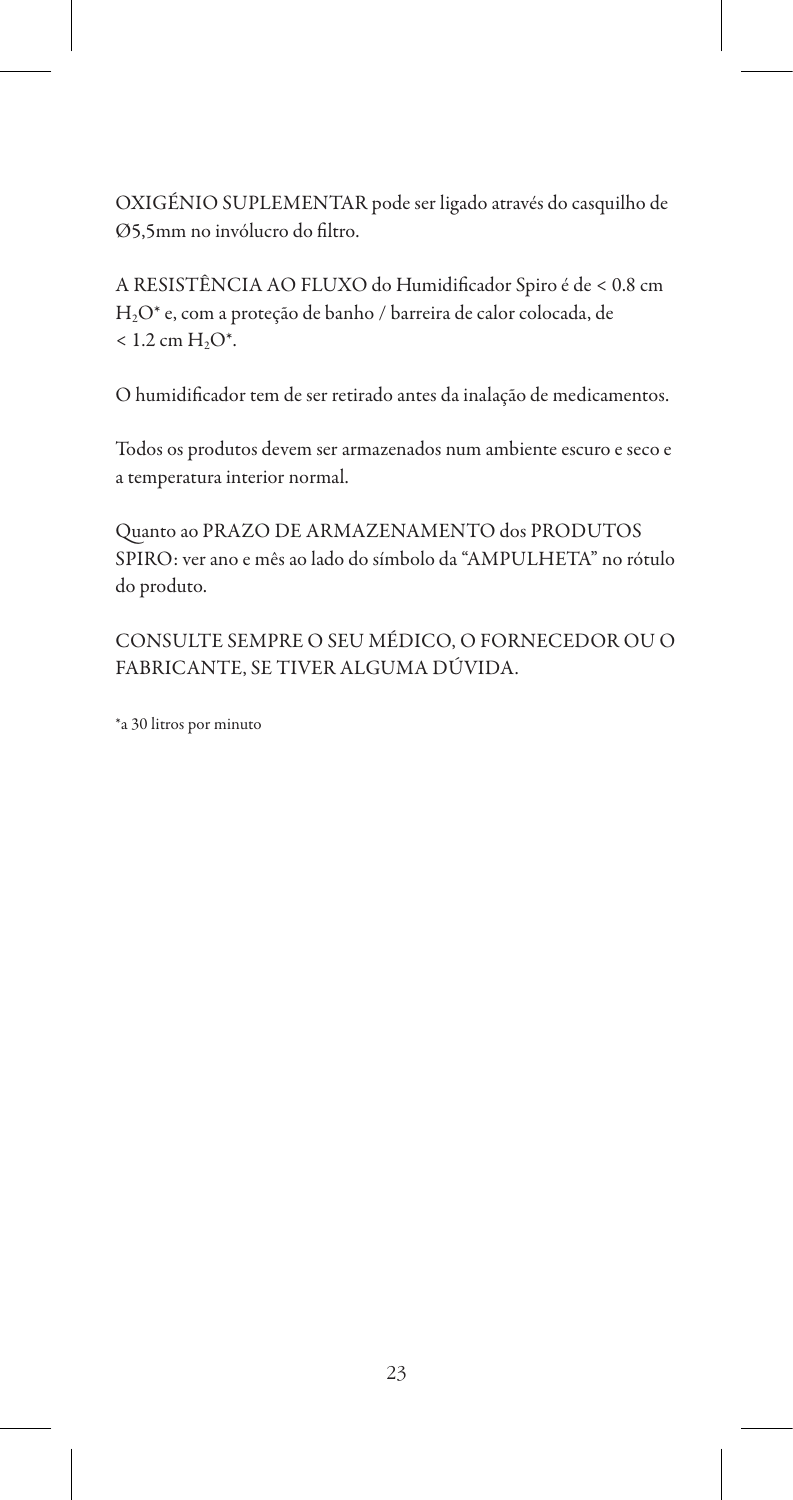#### sv Bruksanvisning

## SPIRO LUFTFUKTARE REF 702

Enpatients

LUFTFUKTAREN har ett utbytbart filter och används på en trakeostomikanyl för att dra nytta av den värme och fukt som andas ut. Den bör bytas mot ny efter 29 dagars användning, oftare vid behov.

## OBS! LUFTFUKTAREN FÅR ALDRIG ANVÄNDAS UTAN FILTER

DAGLIG KONTROLL av funktion och eventuella skador: Vid skada eller funktionsstörning, byt ut luftfuktaren mot ny.

RENGÖRING av VENTILHUSET (3) görs dagligen. Skarpa verktyg får inte användas. Använd fingrarna eller PINCETT (art.nr. 705, säljs separat) vid filterbyte. Ventilhus och lock (5) skall lufttorkas efter tvättning med ljummet vatten och milt parfymfritt diskmedel. Andra tvätt- eller lösningsmedel får ej användas. Gör alltid ny funktionskontroll efter rengöring samt kontrollera att luftpassagen är fri. Återanvänd aldrig ett använt filter!

FILTERBYTE (4) (art.nr. 740, säljs separat) skall göras vid behov, minst två gånger per dygn. Vid upphostningar och slembildning måste filtret bytas oftare, kanske flera gånger per timme. Tillse att filtret placeras jämnt mot ventilhusets botten och att slem eller andra föroreningar inte stör eller begränsar luftflödet genom filtret.

VÄRMESKÖLD / DUSCHSKYDD (6) (art.nr. 703, sälj separat) användes vid behov. Inandningsöppningen vändes nedåt.

ADAPTER (2) (art.nr. 707, 708, säljs separat) krävs endast för anslutning till en kanyl (1) som saknar ISO 15-kona.

SYRGAS kan anslutas till nippeln, Ø 5.5 mm, på ventilhuset.

Tryckfallet över SPIRO Luftfuktare är < 0,8 cm H<sub>2</sub>O\* och med duschskydd monterat blir tryckfallet < 1,2 cm H<sub>2</sub>O.

Luftfuktaren måste plockas bort innan inhalering av medicin.

Samtliga produkter skall lagras mörkt, torrt och i normal rumstemperatur.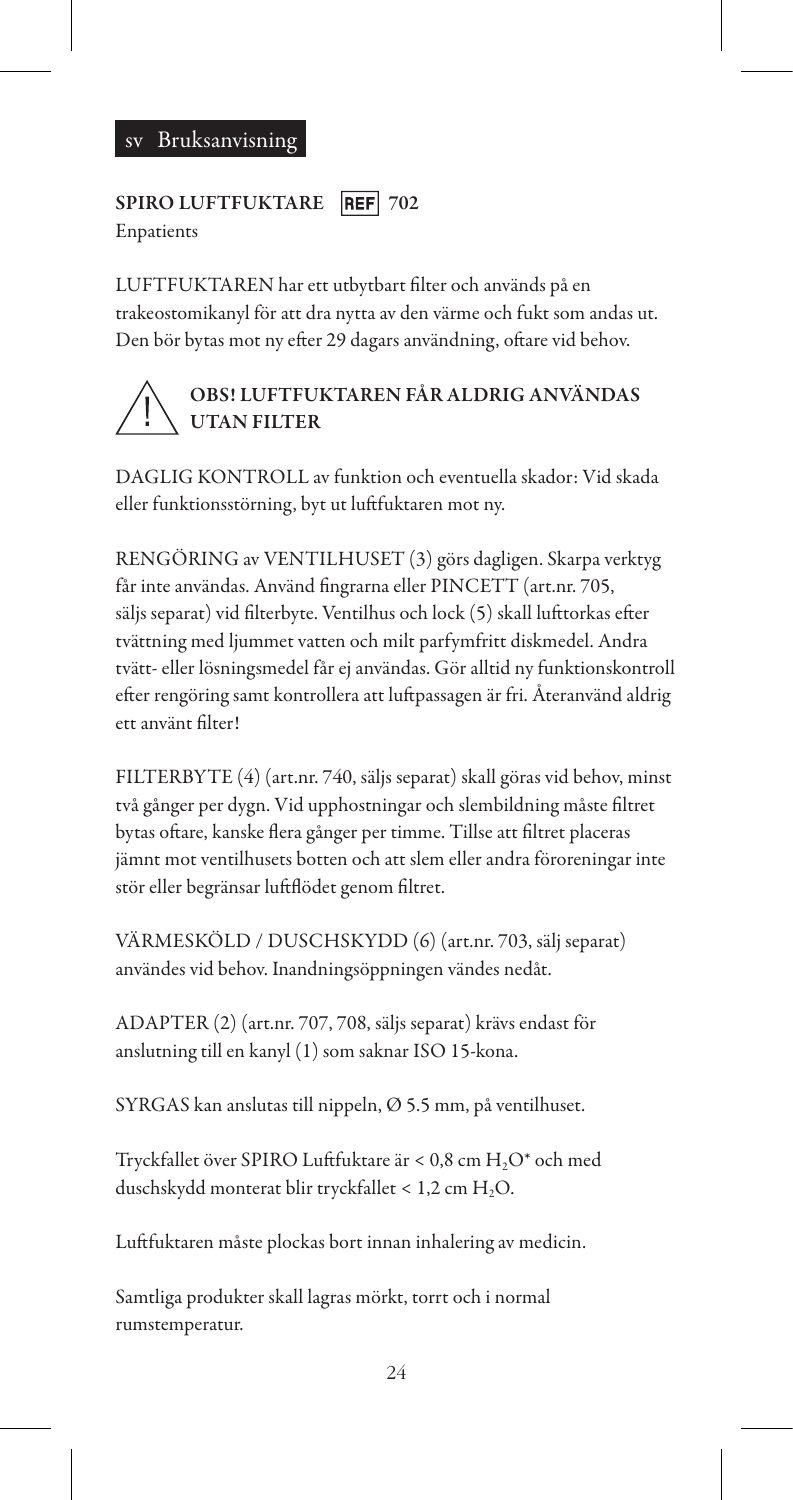LAGRINGSTIDEN FÖR SPIROPRODUKTER: Se år och månad vid TIMGLAS-symbolen på påsens etikett. Produkterna destrueras enligt lokala föreskrifter.

### VID PROBLEM ELLER FRÅGOR VÄND DIG ALLTID TILL DIN LÄKARE, LEVERANTÖREN ELLER TILLVERKAREN.

\* vid 30 liter per minut